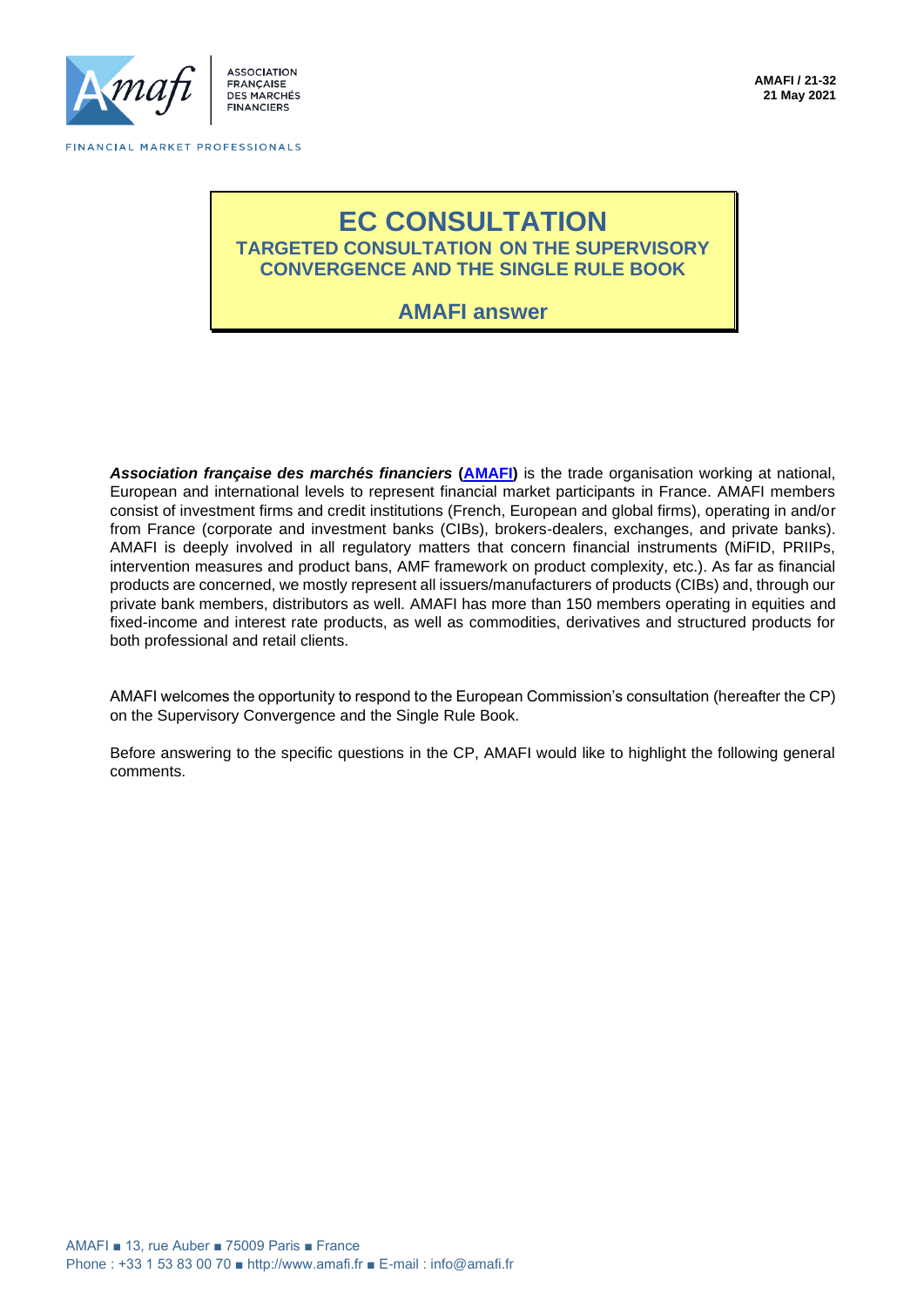# **GENERAL COMMENTS**

The sanitary crisis and Brexit have underlined the necessity for the Union to develop and strengthen its open strategic autonomy globally, and especially in the financial area. In this context, the relaunching and the deepening of the CMU project has a central role to play to increase the competitiveness of EU financial markets in a new post-Brexit ecosystem<sup>1</sup>.

The main objectives should be to enable EU markets to further contribute (i) to the economic recovery at national and European levels and (ii) to the financing challenges the Union is facing, in relation to the mitigation of climate change, the ageing of the population and the development of EU champions in strategic fields such as digital and sustainable finance.

In this context, AMAFI considers the establishment of a fully integrated CMU could only take place if ESMA becomes a true pan-European supervisor. It is crucial to have a responsive supervisor that can adapt quickly to the constant evolution of how markets operate.

In a nutshell, AMAFI's proposed reforms would aim at establishing:

- **(i) An explicit consideration for the need to ensure the competitiveness of the Union's financial markets;**
- **(ii) A more transparent and efficient decision making-process;**
- **(iii) A deeply rooted supervisor in industry's operational/technical issues;**
- **(iv) A capacity to act quickly in a flexible and pragmatic way.**

With regards to the issue of supervisory convergence, we consider it is critical to make the distinction between the interdealer market at international level which does not require any harmonisation, the wholesale market for which further integration at EU level is of the utmost importance and finally local/regional markets whose specificities need to be preserved.

While AMAFI welcomes the European Commission's (EC) consultation on the Supervisory Convergence and the Single Rule Book, it considers its scope too broad and as such might not lead to the necessary targeted reforms. Therefore, AMAFI has only provided answers to issues it considers essential to achieve the above highlighted reforms.

We have summarized below the main comments provided by AMAFI in the CP with regards to reforms we consider essential for ESMA to become a true pan-European supervisor:

- **Including the competitiveness of EU's financial markets in ESMA's mandate**;
- **Improving the efficiency of ESMA's supervisory convergence tools**:
	- Q&As should systematically be subject to a public consultation even though it would reduce the speed and flexibility of their elaboration that could be improved by making the EC's contribution not mandatory.
	- No action letter, ESMA's power should tend towards those of the SEC/CFTC under the condition that issuing such letter is taken in close collaboration with NCAs and the industry. To ensure NCAs will act in a harmonized way no action letters should come with an assumed agreement by NCAs to de-prioritise their enforcement actions related to the targeted rule, unless they explicitly and officially express their refusal to do so.

<sup>&</sup>lt;sup>1</sup> For further details please see AMAFI-CEPS report on Completing Capital Markets Union, *link*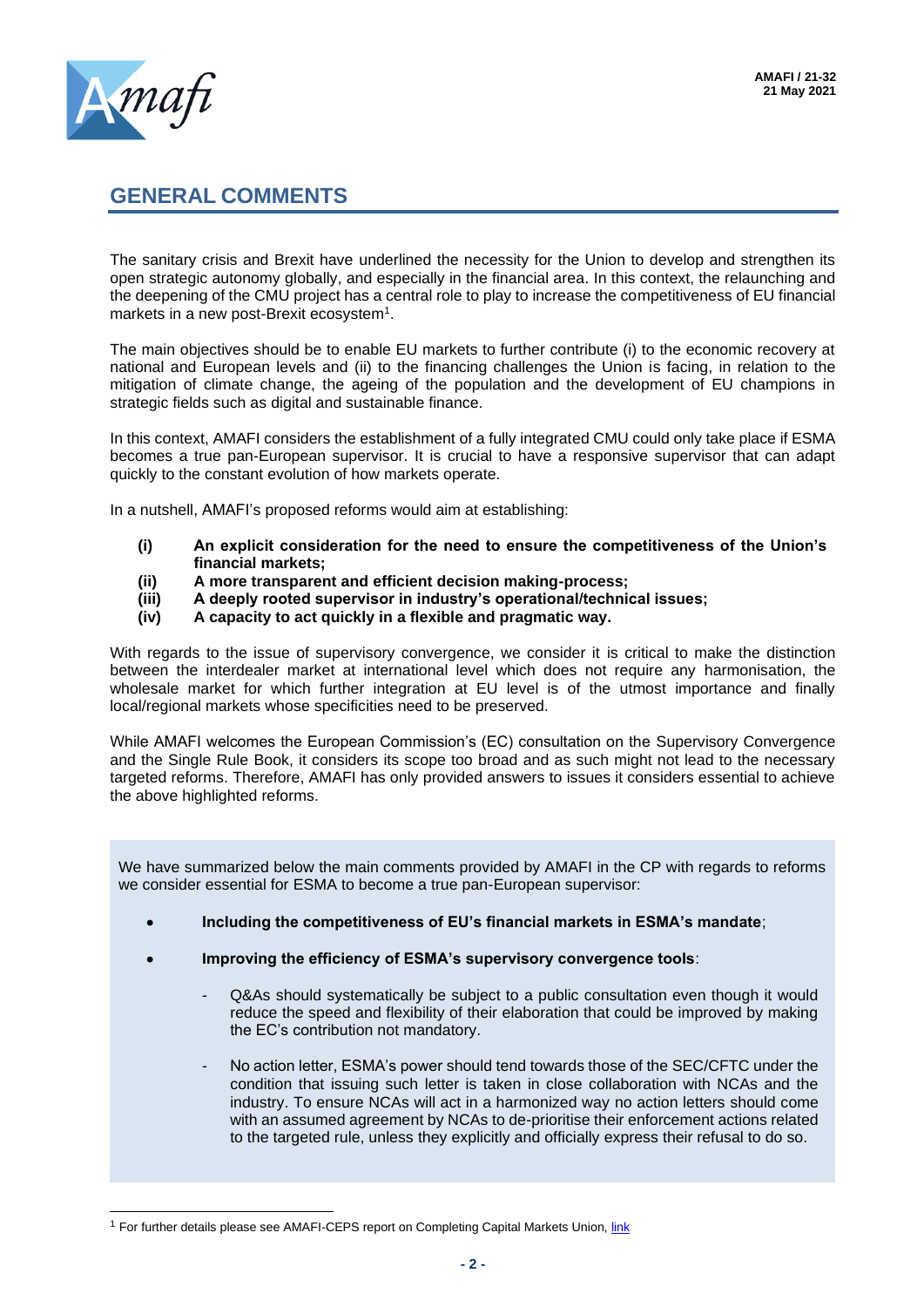

#### • **Reforming ESMA's governance**:

- Board of Supervisors (BoS) decision making, despite the heterogeneity of financial markets across the Union, decisions taken by the BoS should presuppose that their technicality is sufficiently understood and that Member States' own interests do not interfere.
- Creation of a new Executive Board composed of independent members with greater responsibilities than the existing Management Board. The objective is to bring additional expertise and to limit national bias.
- Improving Standing Committees impact on ESMA's work, they should be better organised *i.e.* they should meet on a regular basis and produce written contributions including reports on topical issues for which the industry's expertise would be valued and complete ESMA's work.
- Recruitment of ESMA's staff, in order to increase ESMA's knowledge of industry concerns one should elaborate dedicated recruitment schemes to facilitate not only the secondment / transfer of staff from NCAs to ESMA but also to establish a certain turnover with the industry, while maintaining compliance with high standards in terms of management of conflicts of interests.
- **Considering an extension of the scope of ESMA's direct supervisory powers**, while a lot of efforts has been made to increase supervisory convergence with so far limited results, most AMAFI members consider that once ESMA's governance would have been successfully reformed, further direct supervisory powers should be granted to the Authority. Effective direct supervision by ESMA over entities which have pan European activities (*e.g.* CCPs, TVs, CSDs) is an important factor in achieving the objective of integrated markets in the EU which is central in the CMU context.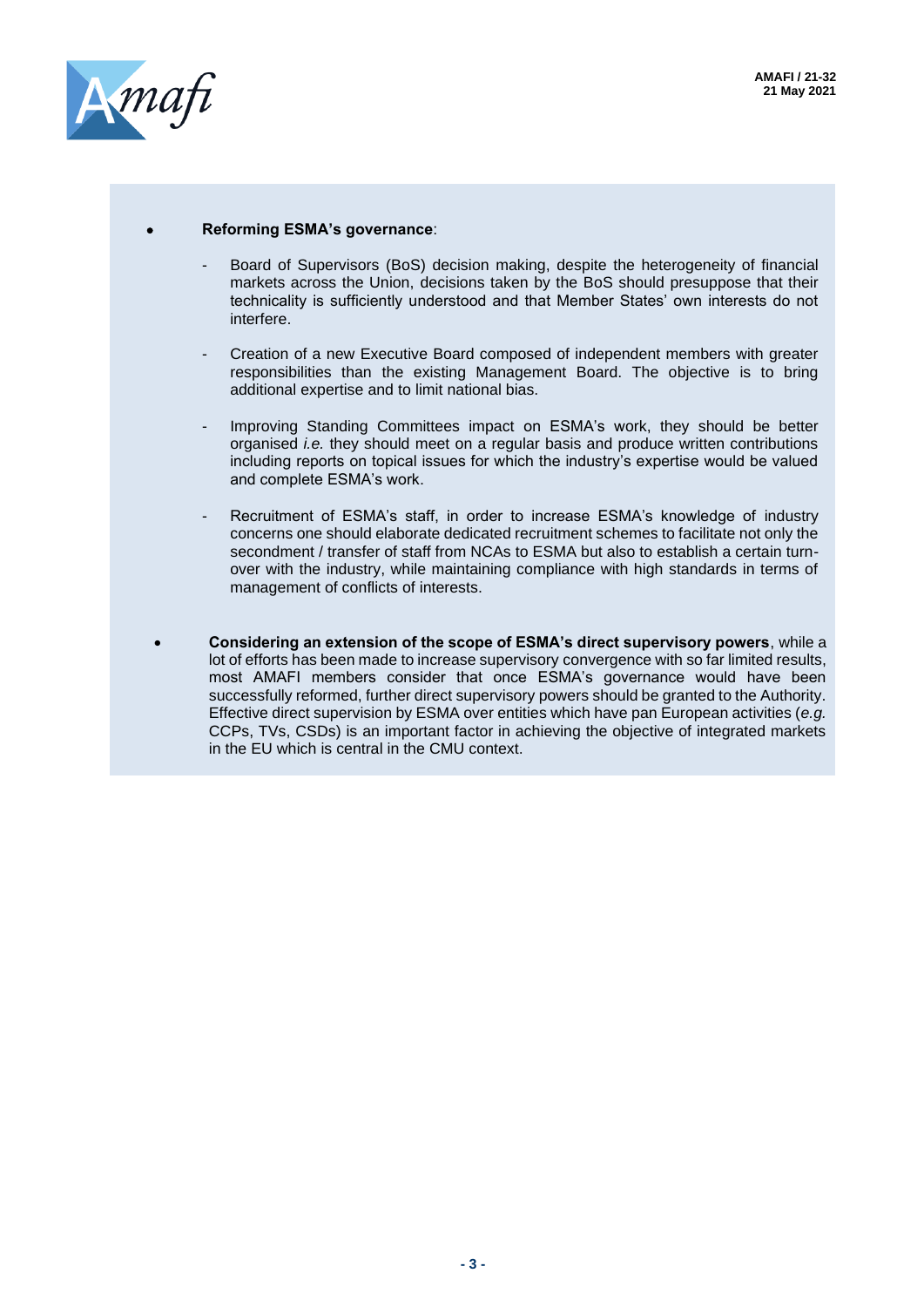# **A. QUESTIONS FOR THE ASSESSMENT OF THE EUROPEAN SUPERVISORY AUTHORITIES**

**(ESAS) AND THE RECENT CHANGES IN THEIR FOUNDING REGULATIONS**

**Question I - How do you assess the impact of each ESA's activities on the aspects below? Please rate the ESAs impact on each aspect from 1 to 5, 1 standing for "less significant impact" and 5 for "most significant impact":**

|                                                         | 2 | 3 | 4 | 5 | N <sub>o</sub><br>opinion |
|---------------------------------------------------------|---|---|---|---|---------------------------|
| The financial system as a whole                         |   | X |   |   |                           |
| Financial stability                                     |   | X |   |   |                           |
| The functioning of the internal market                  |   | X |   |   |                           |
| The quality and consistency of supervision              | X |   |   |   |                           |
| The enforcement of EU rules on supervision              | X |   |   |   |                           |
| Strengthening international supervisory<br>coordination |   |   |   |   | X                         |
| Consumer and investor protection                        |   | X |   |   |                           |
| Financial innovation                                    |   |   |   |   | X                         |
| Sustainable finance                                     |   |   |   |   | X                         |

**Question II - In your view, do the ESA(s)' mandate(s) cover all necessary tasks and powers to contribute to the stability and to the well-functioning of the financial system? If you think that there are elements which should be added or removed from the mandate, please provide a substantiated answer.**



The Commission's action plan related to "a Capital Markets Union for people and businesses" rightly insists on the need to ensure the global competitiveness of the EU economy globally, and of EU financial markets specifically. This appears all the more critical as Brexit has permanently changed the competitive landscape for financial markets in Europe.

With this in mind, we believe that the objectives set for ESMA by the article 1.5 of Regulation 1095/2010 should be modified: alongside the contribution to "ensuring the integrity, transparency, efficiency and orderly functioning of financial markets" and to "enhancing customer and investor protection", ESMA's mandate should include "ensuring the attractiveness of the Union's financial markets and the competitiveness of their players". It should be noted that such inclusion would simply mirror the objectives assigned to the FCA in the UK and to the CFTC in the US.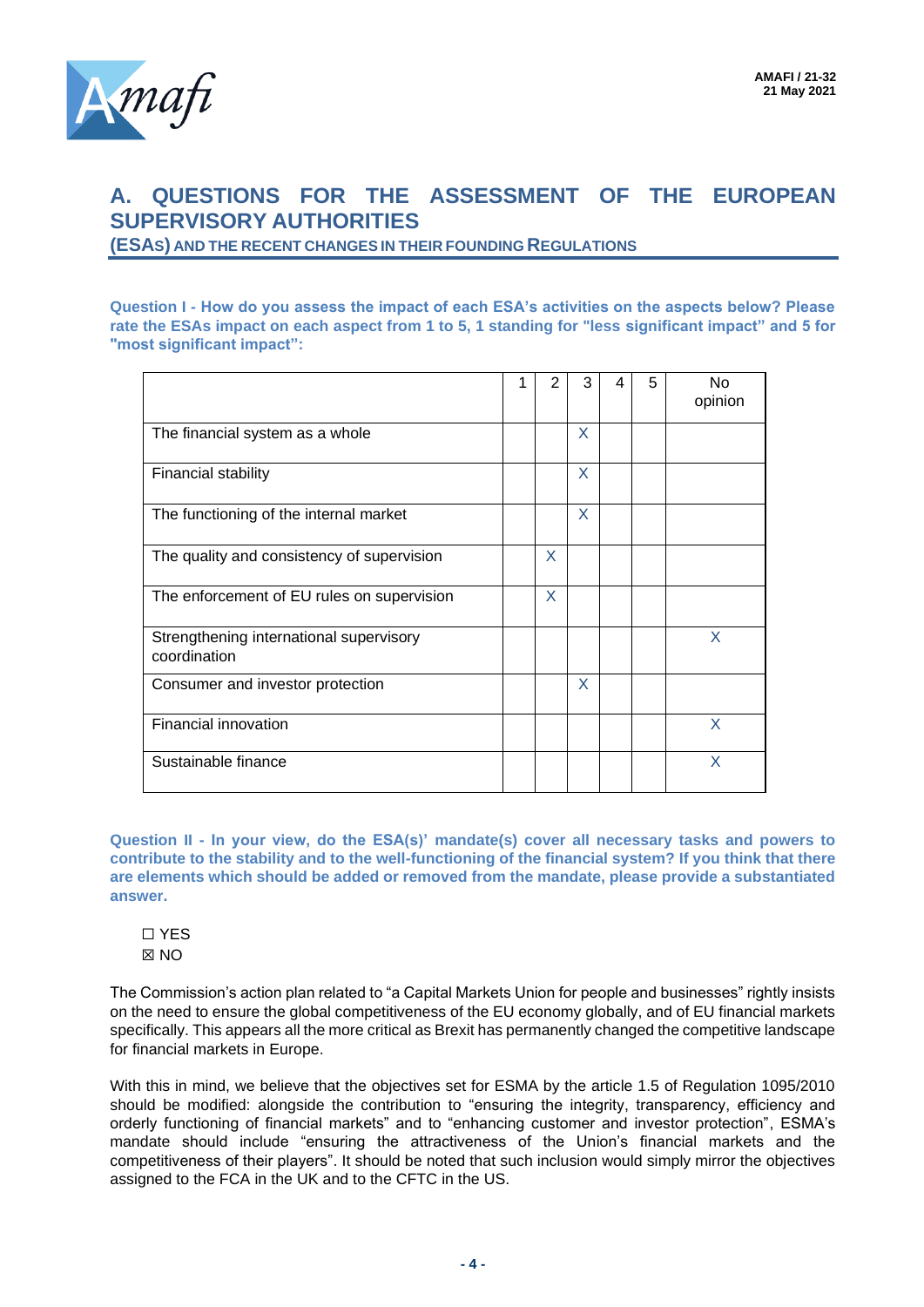

**Question III - In your view, do the ESAs face any obstacles in delivering on their mandates? If the answer is yes, please explain what you consider to be the main obstacles.**

☒ YES  $\Box$  NO

We consider that the main obstacle that goes against ESMA's ability to deliver on its mandate is directly linked to its governance which needs an in-depth reform. It is key to ensure that ESMA's work better takes into account the industry's core concerns and operational issues. We further elaborate on our reasoning and proposed reforms in the dedicated section of this consultation.

We also consider the efficiency of ESMA's supervisory convergence tools should be improved and in particular Q&As and no-action letter. We provide detailed answers in the dedicated section of this consultation.

Another important issue revolves around the fact that ESMA does not perform sufficient cost and benefit analysis in the work it performs which contribute to the elaboration of level 1 texts but also for level 2 and level 3. Therefore, we call for a systematic cost and benefit analysis to be undertaken and accompany each piece of regulatory work undertaken by ESMA. They should include an assessment of the impact of the proposed text vis-à-vis each of ESMA's policy objectives (*e.g.* market integrity, financial stability).

We would also suggest the need to better articulate level 1 and level 2 texts. More precisely, level 1 text should leave more time for ESMA to work on its technical standards (at least 6 to 12 months) and also to let enough time to the industry to implement new pieces of legislations.

# **1. The supervisory convergence tasks of the ESAs**

## ➢ *1.1. Common supervisory culture/supervisory convergence:*

**Question 1.1.1 - To what extent the ESAs do contribute to promoting a common supervisory culture and consistent supervisory practices? Please rate in a scale from 1 to 5 ("5" being the most significant contribution and "1" the less significant contribution). Please explain your answer and indicate if there are any areas for improvement.**

|                                                                              |  |  | h | No.<br>opinion |
|------------------------------------------------------------------------------|--|--|---|----------------|
| Promote a common supervisory culture and<br>consistent supervisory practices |  |  |   |                |

Please find in the dedicated section of the consultation our comments to improve supervisory convergence tools (e.g. Q&As and no action letter).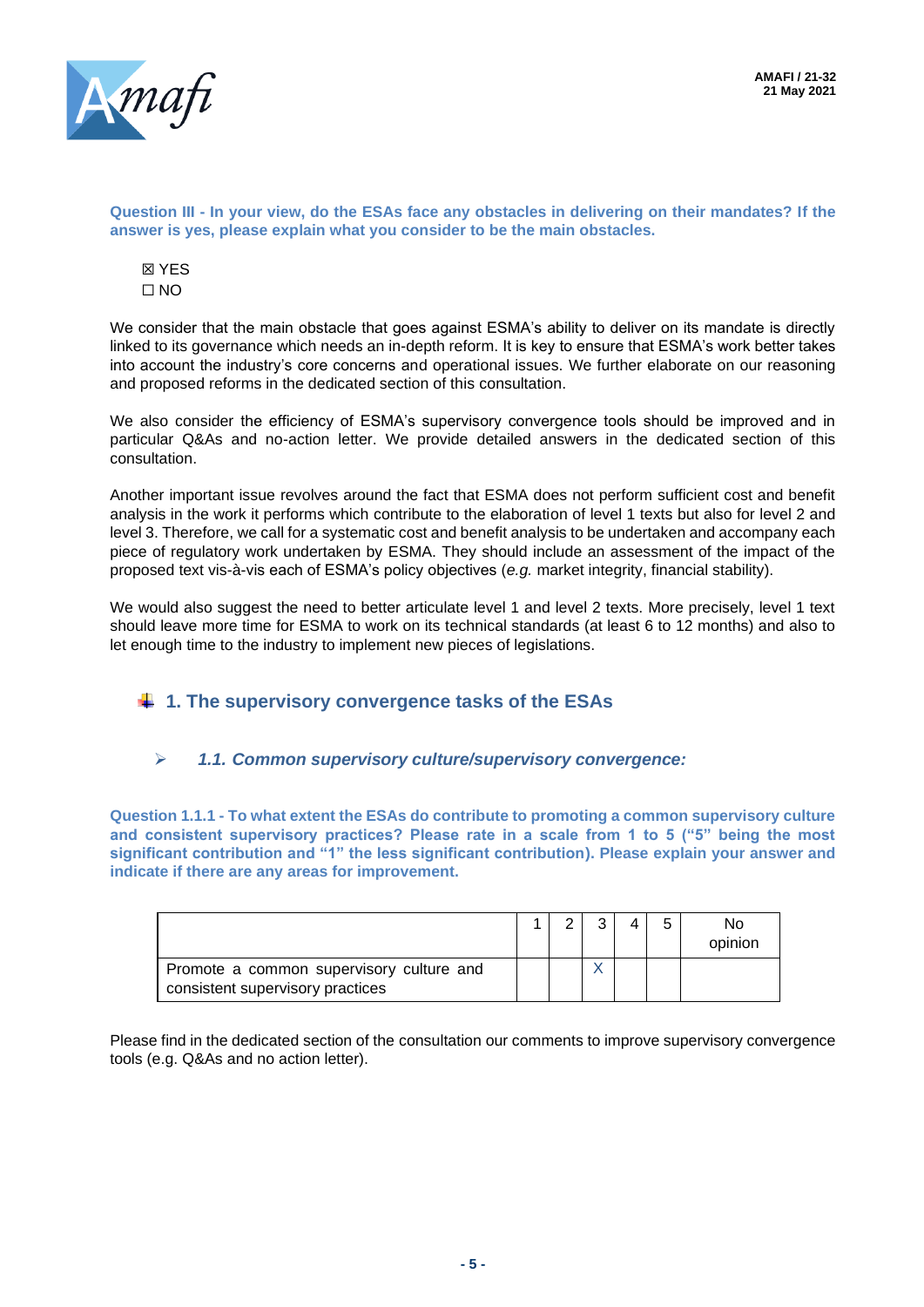

**Question 1.1.2 - To what extent the following tasks undertaken by the ESA(s) have effectively contributed to building a common supervisory culture and consistent supervisory practices in the EU. Please rate each task from 1 to 5, 1 standing for "less significant contribution" and 5 for "most significant contribution":**

|                                                                                                  | 1 | $\overline{2}$ | 3  | 4 | 5 | <b>No</b><br>opinion |
|--------------------------------------------------------------------------------------------------|---|----------------|----|---|---|----------------------|
| Providing opinions to competent authorities                                                      |   |                |    |   |   | X                    |
| Promoting bilateral and multilateral exchanges of<br>information between competent authorities   |   |                |    |   |   | X                    |
| Contributing to developing high quality and<br>uniform supervisory standards                     |   | X              |    |   |   |                      |
| Contributing to developing high quality and<br>uniform reporting standards                       |   |                |    | X |   |                      |
| Developing and reviewing the application of<br>technical standards                               |   |                |    | X |   |                      |
| Contributing to the development of sectoral<br>legislation by providing advice to the Commission |   |                |    | X |   |                      |
| Establishing (cross) sectoral training programmes                                                |   |                |    |   |   | X                    |
| Producing reports relating to their field of activities                                          |   | X              |    |   |   |                      |
| Conducting peer reviews between competent<br>authorities                                         |   |                |    |   |   | X                    |
| Determining new Union strategic supervisory<br>priorities                                        |   |                | X  |   |   |                      |
| Establishing coordination groups                                                                 |   |                |    |   |   | X                    |
| Developing Union supervisory handbooks                                                           |   |                |    |   |   | X                    |
| Monitoring and assessing environmental, social<br>and governance-related risks                   |   |                |    |   |   | X                    |
| Adopting measures using emergency powers                                                         |   |                | X  |   |   |                      |
| Investigating breaches of Union law                                                              |   | X              |    |   |   |                      |
| Coordinating actions of competent authorities in<br>emergency situations (e.g. Covid-19 crisis)  |   |                | X  |   |   |                      |
| Mediating between competent authorities                                                          |   |                |    |   |   | X                    |
| Monitoring the work of supervisory and resolution<br>colleges                                    |   |                |    |   |   | X                    |
| Publishing on their website information relating to<br>their field of activities                 |   |                | X. |   |   |                      |
| Monitoring market developments                                                                   |   | X              |    |   |   |                      |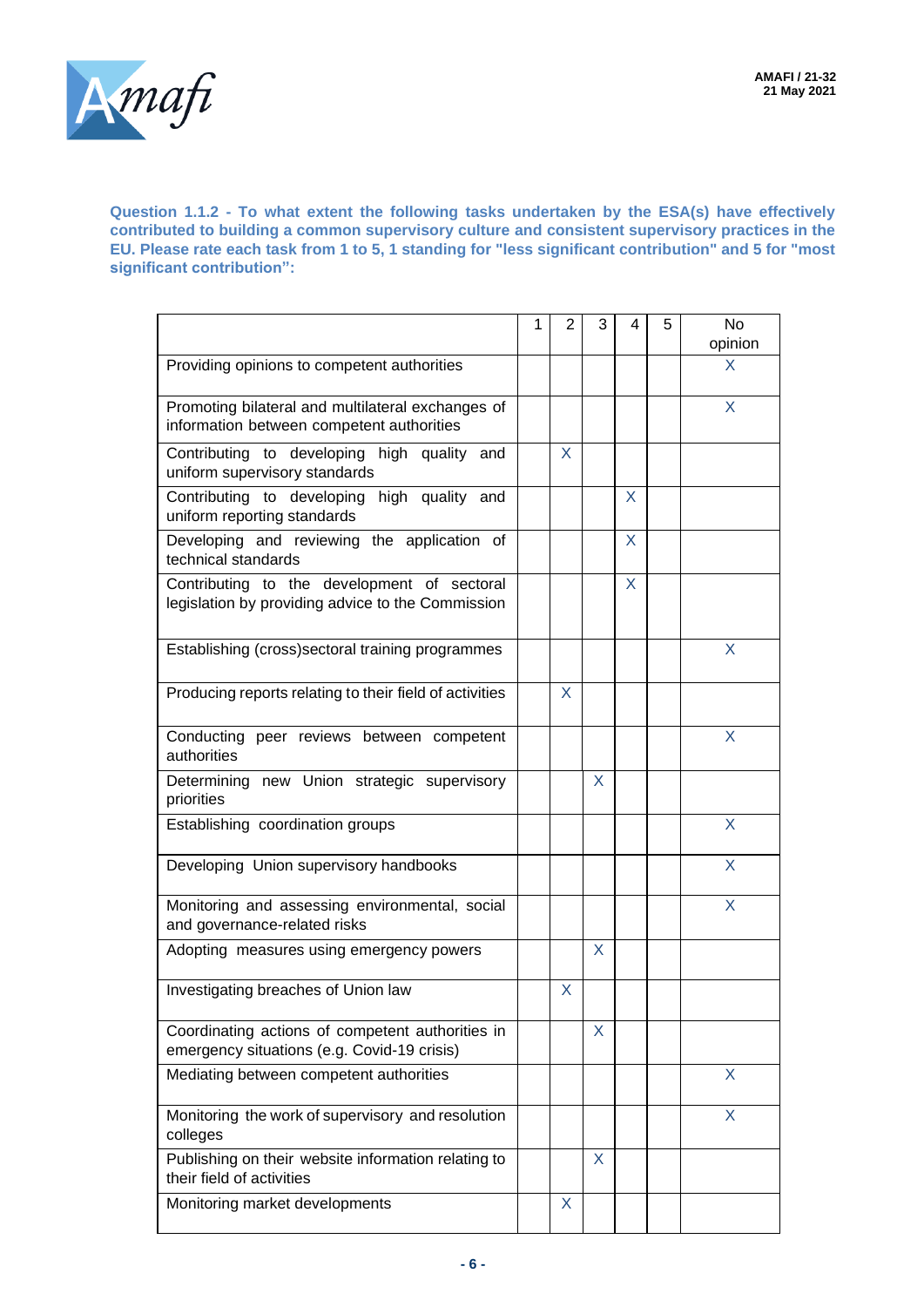

| (Only for the EBA) Monitoring liquidity risks in<br>financial institutions                                  |   |   |   |
|-------------------------------------------------------------------------------------------------------------|---|---|---|
| (Only the EBA) Monitoring of own funds and<br>eligible liabilities instruments issued<br>by<br>institutions |   |   |   |
| Initiating and coordinating Union-wide stress<br>tests of financial institutions                            |   |   | X |
| Developing guidelines and recommendations                                                                   |   | X |   |
| Developing Q&As                                                                                             | X |   |   |
| Contributing to the establishment of a common<br>Union financial data strategy                              |   |   | X |
| Providing supervisory statements                                                                            | X |   |   |
| Other instruments and tools to<br>promote<br>supervisory convergence, please indicate                       |   |   |   |

Please add any qualitative comments you may wish to explain your reasoning.

**Question 1.1.3 - One of the roles of the ESAs is to promote and facilitate the functioning of supervisory colleges, where established by sector legislation, and foster the consistency of the application of Union law among them. Please rate the ESAs' contribution to the objectives below from 1 to 5, 1 standing for "less significant contribution" and 5 for "most significant contribution". Please explain your reasoning.**

|                                                                               |  |  | N٥<br>opinion |
|-------------------------------------------------------------------------------|--|--|---------------|
| Promote the effective and efficient functioning of<br>colleges of supervisors |  |  |               |
| Foster consistency in the application of Union law<br>among colleges          |  |  |               |
| Promote converging supervisory practices among<br>colleges.                   |  |  |               |

**Question 1.1.4 - In the framework of the 2019 ESAs review. How do you assess the new process for questions and answers (Article 16b)?**

We have strong reservations with regards to the new process for questions and answers.

Although they are legally non-binding, Q&As play a critical role in the convergence of supervisory practices across the Union and have been increasingly used by ESMA. In light of their importance, we consider their elaboration should be reviewed to be made more inclusive.

Indeed, the current process does not ensure that Q&As are based on a sufficient dialogue between the supervisor and the entity supervised, which is key to ensure they share the same understanding of the legislation. Typically, we believe that such an important Q&A like the recent one on inducement<sup>2</sup> under MiFID 2 should have been discussed between ESMA and stakeholders.

<sup>2</sup> <https://www.esma.europa.eu/press-news/esma-news/esma-updates-qa-inducements>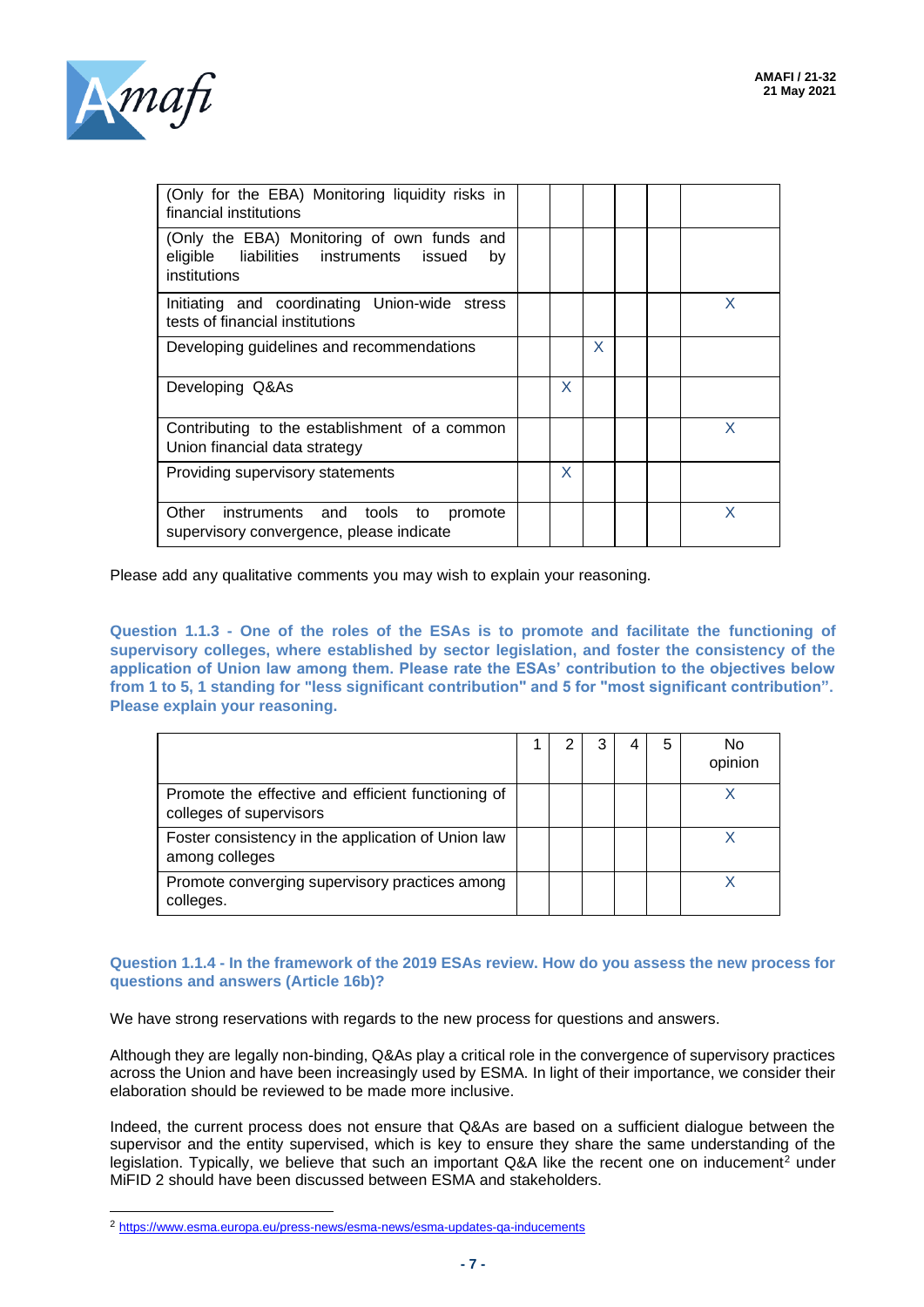

As a consequence, we consider that Q&As should systematically be subject to a public consultation even though it would de facto reduce the speed and flexibility of their elaboration which could be improved by making the EC's contribution not mandatory.

**Question 1.1.5 - In your view, does the new process for questions and answers allow for an efficient process for answering questions and for promoting supervisory convergence?**

- □ YES Please identify areas for improvement, please explain
- ☒ NO, Please give reasons

For reasons highlighted in the previous question, we believe the new process for Q&As should be improved to promote supervisory convergence.

## ➢ *1.2. No action letters*

**Question 1.2.1 - In the framework of the 2019 ESAs review. In your view, is the new mechanism of no action letters (Article 9a of the ESMA/EIOPA Regulations and Article 9c EBA Regulation) fit for its intended purpose? Please justify your answer**

☐ YES ☒ NO

Currently, ESMA is extremely far for from the prerogatives of the SEC or of the CFTC which are intended to provide a commitment to suspend a legal provision. ESMA's power should tend towards those of its US peers under the condition that the decision of issuing a no action letter is taken in close collaboration with the industry and NCAs.

Another issue revolves around the fact that, under the current mechanism, no-action letters are not fully reliable for the financial industry, as they do not guarantee that the NCAs will act in a harmonized way and that market participants will be relieved from their obligations. We hence consider that no-action letters should come with an assumed agreement by NCAs to de-prioritise their enforcement actions related to the targeted rule, unless they explicitly and officially express their refusal to do so.

**Question 1.2.2 - In the framework of the 2019 ESAs review. How does the new mechanism, in your view, compare with "no action letters" in other jurisdictions?**

Please see our comments to the previous question.

**Question 1.2.3 - In the framework of the 2019 ESAs review. Could you provide examples where the use of no action letters would have been useful or could be useful in the future?**

With regards to the MiFID II quick fix, we consider ESMA should have issued a no action letter for the suspension of the RTS 27 to clarify NCAs' interpretation.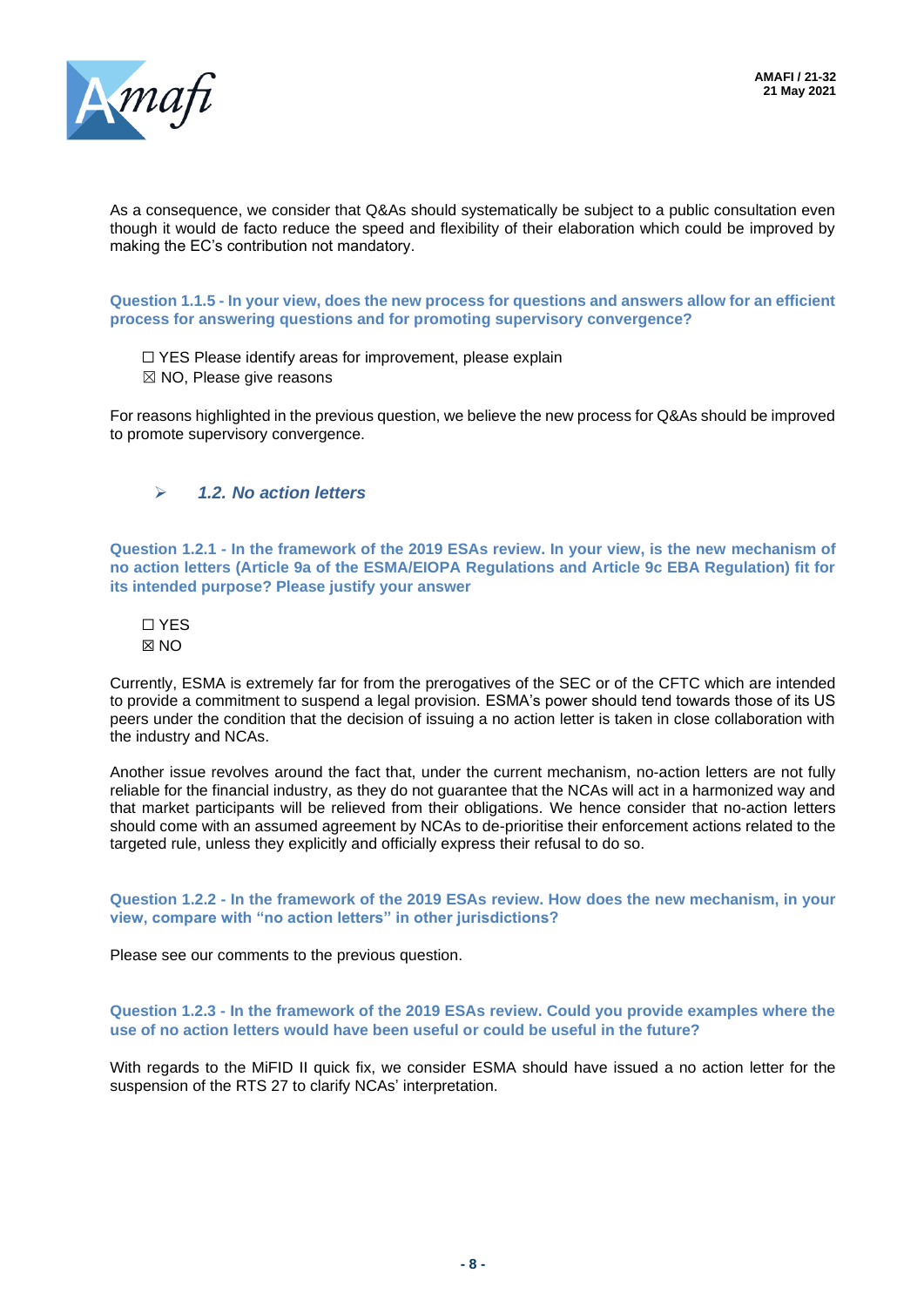

#### ➢ *1.3. Peer reviews*

#### **Question 1.3.1 - Please specify to what extent peer reviews organised by the ESAs have contributed to the convergence outcomes listed below.**

Please distinguish between the situation before the 2019 review and afterwards. Please rate each outcome from 1 to 5, 1 standing for "less significant contribution" and 5 for "most significant contribution":

| Situation before the 2019 ESAs review                                                      |  | 3 | 5 | No.<br>opinion |
|--------------------------------------------------------------------------------------------|--|---|---|----------------|
| Convergence in the application of Union law                                                |  |   |   | x              |
| Convergence in supervisory practices                                                       |  |   |   | X              |
| More wide spread application of best practices<br>developed by other competent authorities |  |   |   | x              |
| Convergence in the enforcement of provisions<br>adopted in the implementation of Union law |  |   |   | x              |
| Further harmonization of Union rules                                                       |  |   |   | x              |
| Other, please indicate                                                                     |  |   |   |                |

| <b>Situation after the 2019 ESAs review</b>                                                |  |  | 5 | N٥<br>opinion |
|--------------------------------------------------------------------------------------------|--|--|---|---------------|
| Convergence in the application of Union law                                                |  |  |   | x             |
| Convergence in supervisory practices                                                       |  |  |   | X             |
| More wide spread application of best practices<br>developed by other competent authorities |  |  |   | X             |
| Convergence in the enforcement of provisions<br>adopted in the implementation of Union law |  |  |   | X             |
| Further harmonization of Union rules                                                       |  |  |   | x             |
| Other, please indicate                                                                     |  |  |   |               |

Please explain your reasoning/give examples.

In principle we consider peer reviews useful to encourage supervisory convergence and as a means to improve the relationship between the NCA and the supervised entities as well as to ensure NCAs perform adequately. In practice we hear very little about ESMA's work and therefore find it difficult to assess their efficiency and ESMA's role in the process.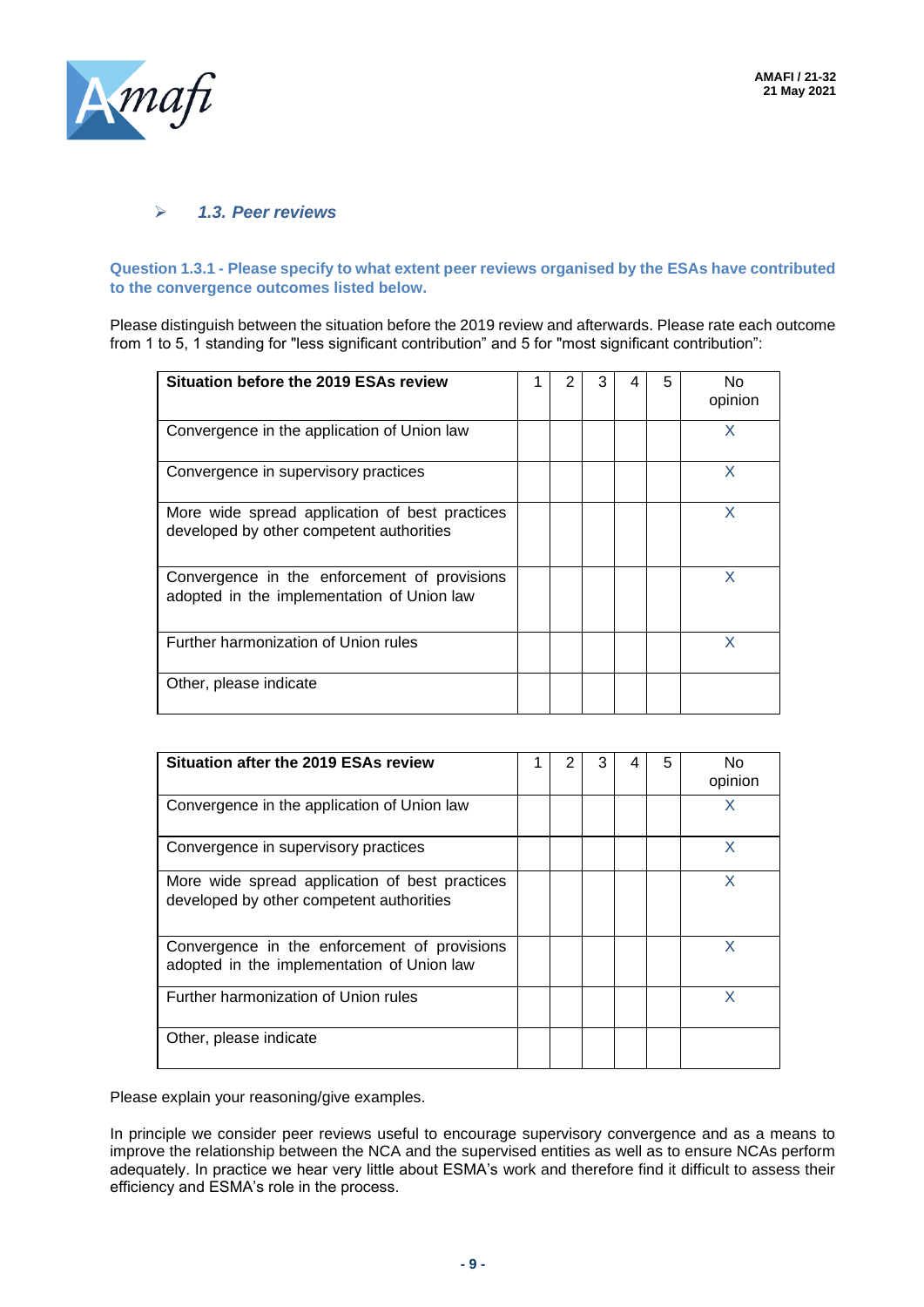

#### **Question 1.3.2** - **How do you assess the impact of each of the changes below introduced by 2019 ESAs review in the peer review process? Please rate each change from 1 to 5, 1 standing for "less effective" and 5 for "most effective**

|                                                                                                                                                                                                                                                                                                                                         | 1 | 2 | 3 | 4 | 5 | <b>No</b><br>opinion |
|-----------------------------------------------------------------------------------------------------------------------------------------------------------------------------------------------------------------------------------------------------------------------------------------------------------------------------------------|---|---|---|---|---|----------------------|
| Ad-hoc Peer Review<br>Committees<br>(PRC)<br>composed of ESAs' and NCAs' staff and chaired<br>by the ESA are responsible for preparing peer<br>review reports and follow-ups.                                                                                                                                                           |   |   |   |   |   | X                    |
| The peer review report is now adopted<br>by<br>written procedure on non-objection basis by the<br>Board of Supervisors.                                                                                                                                                                                                                 |   |   |   |   |   | X                    |
| Transparency provisions: if the PRC main findings<br>from those published in the report,<br>differ<br>dissenting views should be transmitted to the<br>three European Institutions.                                                                                                                                                     |   |   |   |   |   | X                    |
| PRC findings may result in recommendations to<br>NCAs under Article 16 of the ESAs Regulations<br>that are now distinguished from guidelines,<br>addressed to all NCAs. The use of this type of<br>individual<br>recommendations<br>entails<br>the<br>application of the "comply or explain" mechanism<br>and allows a close follow-up. |   |   |   |   |   | X                    |
| Mandatory follow-up to peer reviews within two<br>years after the adoption of the peer review report.                                                                                                                                                                                                                                   |   |   |   |   |   | X                    |
| The possibility to carry out additional peer<br>reviews in case of urgency or unforeseen events<br>(fast track peer reviews).                                                                                                                                                                                                           |   |   |   |   |   | X                    |
| The Management Board is consulted in order to<br>maintain consistency with other peer reviews<br>reports and to ensure a level playing field.                                                                                                                                                                                           |   |   |   |   |   | X                    |

Please explain your reasoning

**Question 1.3.3 - Do you think mandatory recurring peer reviews, covering also enforcement aspects, could be introduced in some sectoral legislation? If the answer is yes, please specify the piece of legislation and concrete provision under which mandatory peer reviews could be introduced**.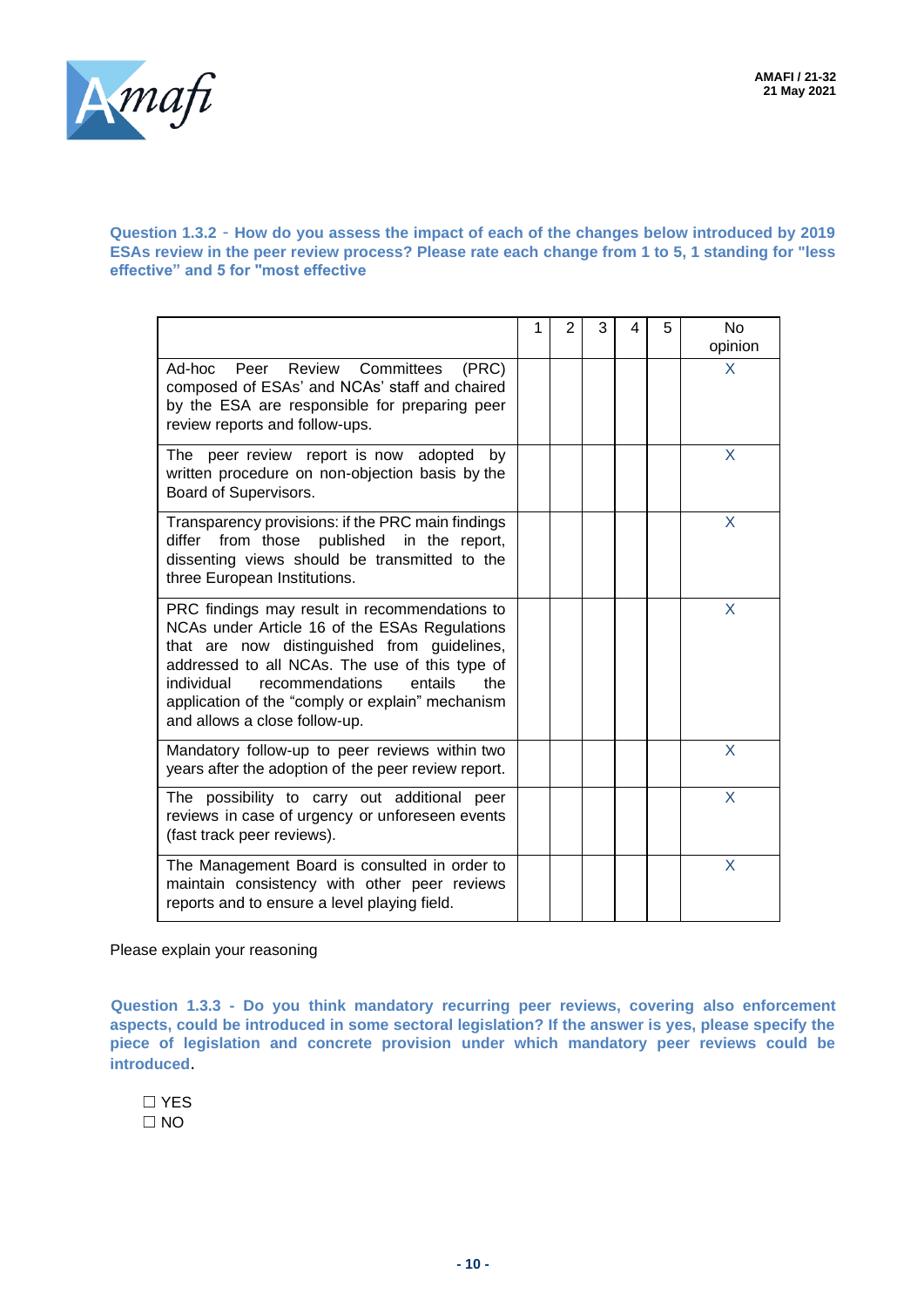

**Question 1.3.4 - Are there improvements that could be made to the peer review process? Please specify which ones.**

☐ YES  $\Box$  NO

➢ *1.4. Other tasks and powers*

**Question 1.4.1 - In your view, is the collection of information regime (Art 35 ESAs Regulations) effective? If you identify areas for improvement, please explain.**

☐ YES  $\Box$  NO

**Question 1.4.2 - In the framework of the 2019 ESAs review, in you view, are the new Union strategic supervisory priorities an effective tool to ensure more focused convergence priorities and more coherent coordination (Article 29a ESAs Regulations)? If you identify any areas for improvement, please explain.**

☐ YES ☐ NO

**Question 1.4.3 - Do you think there is the need to amend or add a tool to the toolkit of the ESAs for achieving supervisory convergence? If yes, which ones.**

☒ YES  $\Box$  NO

Please see answers provided to questions 1.1.4 and 1.2.

**Question 1.4.4 - Please assess in a scale from 1 to 5 the significance of the new ESAs' task of fostering and monitoring the supervisory independence of national competent authorities ("5" being the highest rate and "1" the lowest rate). Please explain.**

|                                                               |  | ⌒ | 5 | No.<br>opinion |
|---------------------------------------------------------------|--|---|---|----------------|
| monitoring<br>fostering<br>and<br>supervisory<br>independence |  |   |   |                |

**Question 1.4.5 - What criteria would be the most relevant, in you view, for the ESAs to perform effectively their new task of fostering and monitoring supervisory independence of national competent authorities? Please rate the relevance of each criteria in a scale from 1 to 5 ("5" being the most relevant criteria rate and "1" less relevant criteria).**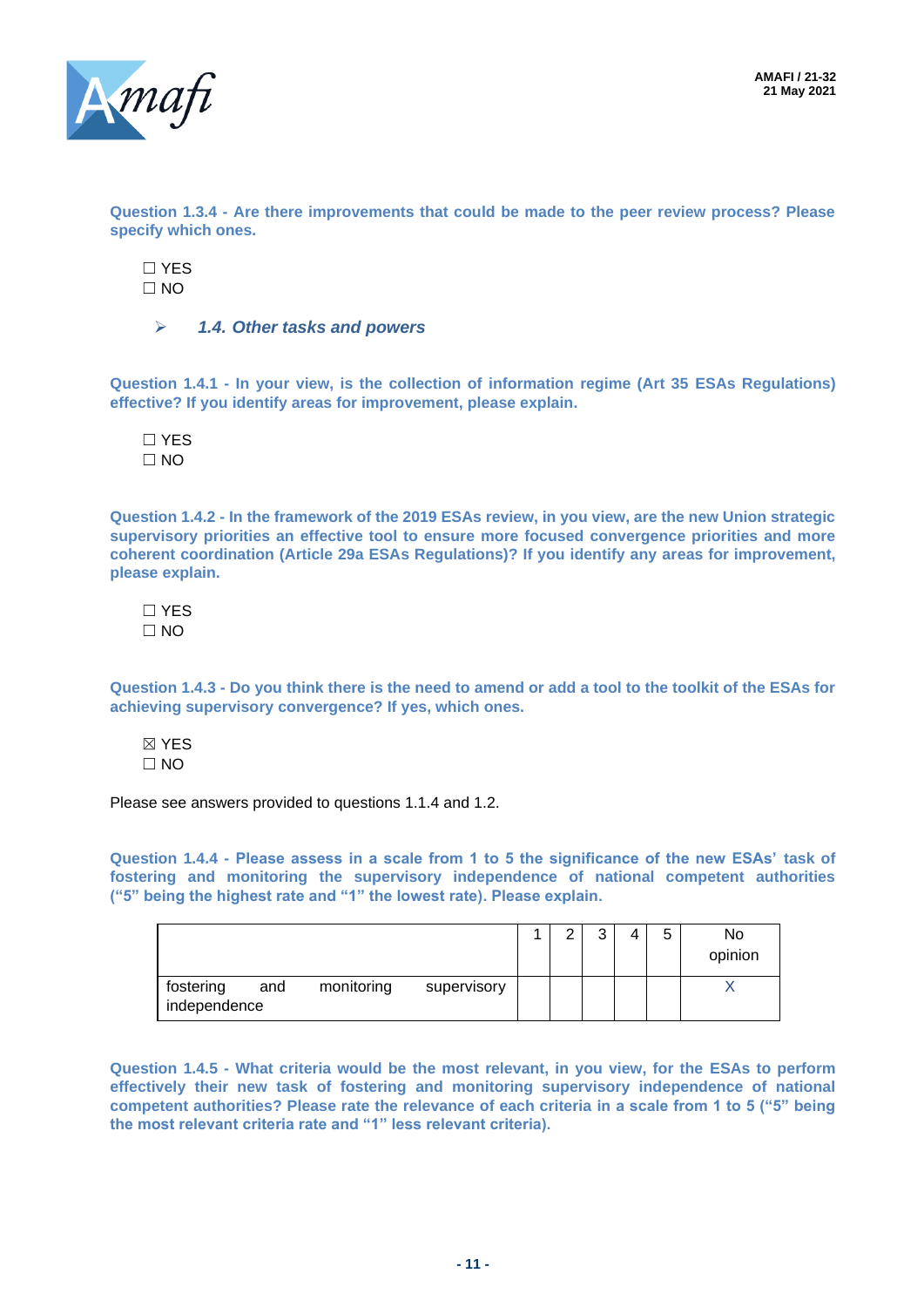

|                                              | 2 | 3 | 5 | No<br>opinion |
|----------------------------------------------|---|---|---|---------------|
| Operational independence                     |   |   |   |               |
| Financial independence                       |   |   |   |               |
| Appointment and dismissal of governing body  |   |   |   |               |
| Accountability and transparency              |   |   |   |               |
| Adequacy of powers and ability to apply them |   |   |   |               |
| Other, please specify                        |   |   |   |               |

**Question 1.4.6 - What are, in your view, the main remaining obstacle(s) to allow for a more effective supervisory convergence?**

**Question 1.4.7 - Do you consider that the ESAs ensure that enough information on their activities and on financial institutions is available? If not, what changes should be made in this area?**

☐ YES  $\Box$  NO

**Question 1.4.8 - Do you consider that the purpose and outcome of inquiries under Article 22.4 is clear? If the answer is no, please indicate what role such inquiries should play.**

☐ YES  $\Box$  NO

**Question 1.4.9 - In your view, is there the need to add any tools or tasks in order to enhance supervisory convergence towards digital finance? If your answer is yes, please explain.**

☐ YES  $\Box$  NO

**Question 1.4.10 - Please assess the effectiveness of supervisory convergence tools developed by the ESAs (e.g. common supervisory actions, real case discussions, etc.) for achieving supervisory convergence:**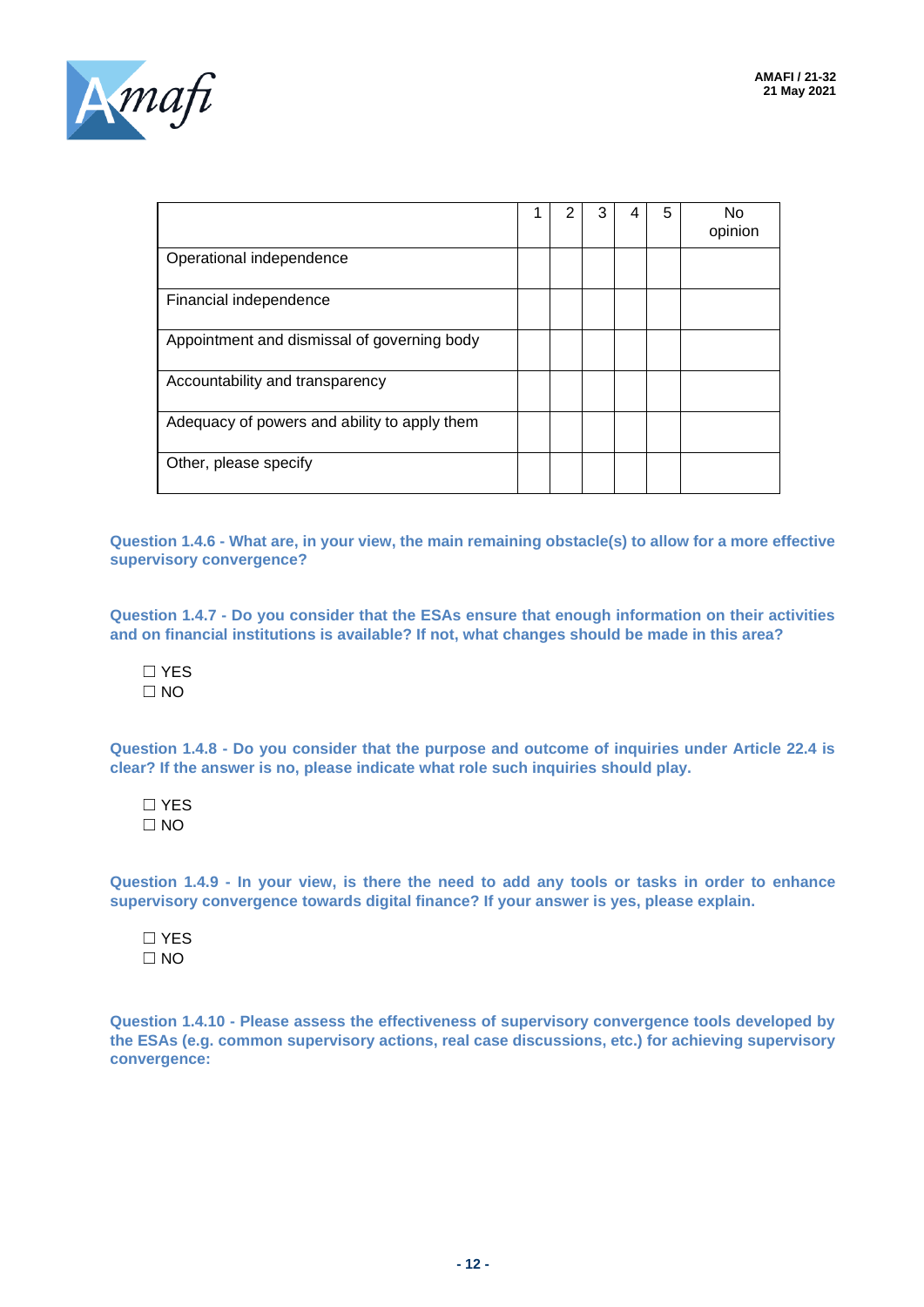

#### ➢ *1.5. Breach of Union law and dispute settlement*

**Question 1.5.1 - Do you think that the ESAs' powers in relation to breaches of Union law (Article 17 ESAs' Regulations) and binding mediation (Article 19 ESAs' Regulations) are effective? Please explain your answer.**

☐ YES  $\Box$  NO

**Question 1.5.2 - Do you think that the use of the breach of Union law procedure by the ESAs is adequate? Please consider both before and after the 2019 ESAs' review and explain your answer.**

Before 2019 ESAs' review

☐ YES  $\Box$  NO

After 2019 ESAs' review

☐ YES  $\square$  NO

In principle we consider this tool as a useful means for ESMA to put pressure on NCAs to avoid triggering the procedure. In practice it is difficult to assess its efficiency.

**Question 1.5.3 - Should there be other instruments available to the ESAs to address instances of non-application or incorrect application of Union law amounting to a breach ex-post? If the answer is yes, what would be those instruments?**

☐ YES  $\Box$  NO

**Question 1.5.4 - Do you think that the new written non-objection procedure by the BoS and the new independent panels for the decisions on breaches of Union law and dispute settlements introduced in the 2019 ESAs' review have improved these decision making processes? Please explain your answer.**

☐ YES  $\Box$  NO

**Question 1.5.5 - Do you think that the ESAs have always acted, where needed, under Article 17 and Article 19 of the ESAs' Regulations? If the answer is no, please give concrete examples where you consider that the ESAs should have taken relevant action under these Articles.**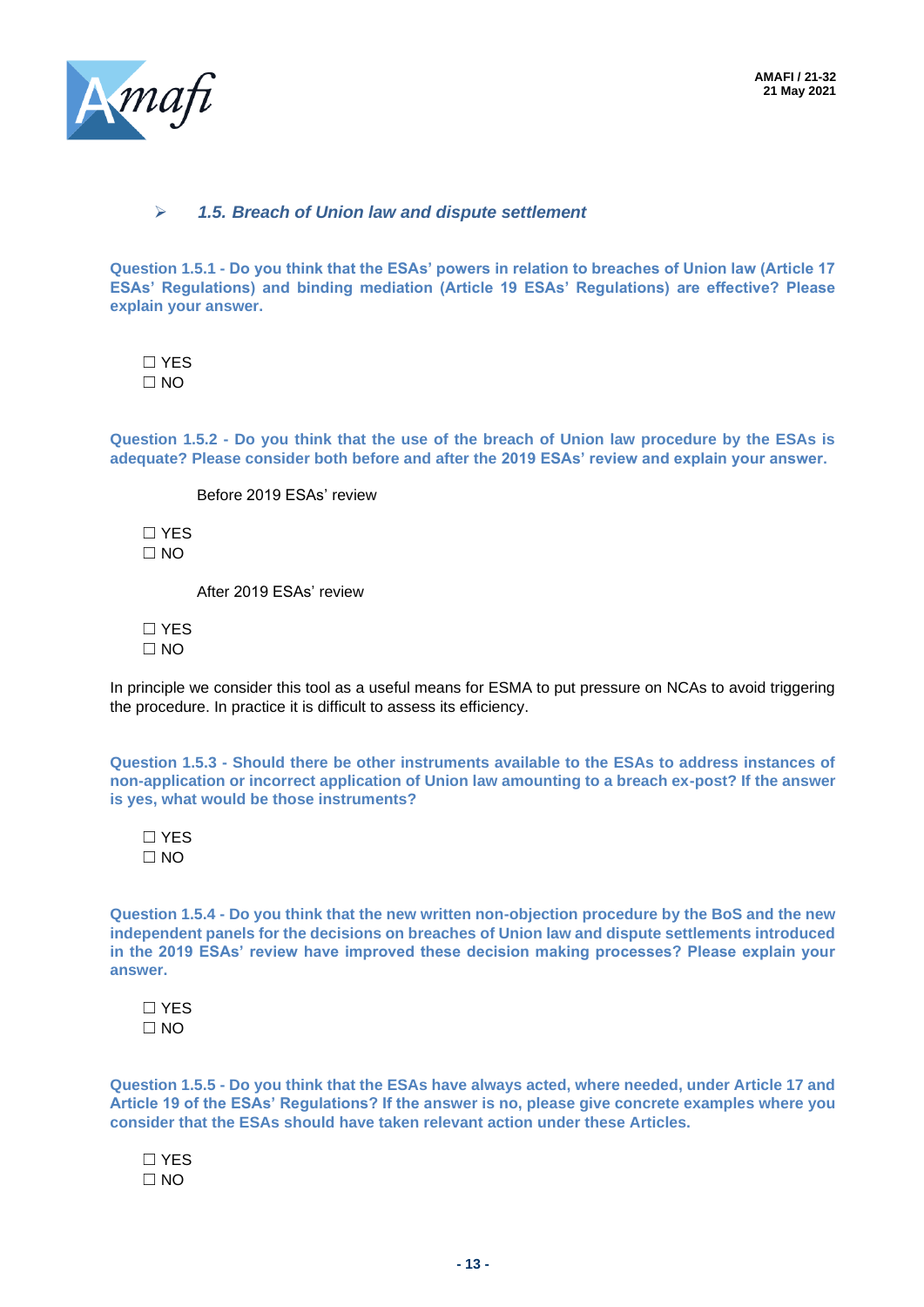

**Question 1.5.6 - Could you provide concrete examples where the introduction of further binding mediation provisions in sectoral legislation would be useful?**

N/A

**Question 1.5.7 - Why do you think the use of these ESAs' powers has been limited? Please explain how these processes could be improved.**

N/A

#### ➢ *1.6. Emergency situations and response to COVID-19 crisis*

**Question 1.6.1 - Please rate the impact of the ESAs' response in the context of the COVID-19 crisis from 1 to 5, 1 standing for "less significant impact" and 5 for "very significant impact". Please explain your answer.**

|                                       | ◠ | ົ | 5 | No<br>opinion |
|---------------------------------------|---|---|---|---------------|
| ESAs' response to the Covid-19 crisis |   |   |   |               |

With regards to the Short Selling Regulation, we would like to underline that while the Regulation allows each NCA to take discretionary action, we welcomed ESMA's intervention in March 2020 in order to harmonize national measures.

However, with regards to record keeping and working from home communications, we noticed some differences between ESMA's communications and NCAs which contributed to create legal uncertainty.

**Question 1.6.2 - Please rate in a scale from 1 to 5, the effectiveness of the ESAs' follow-up actions on the European Systemic Risk Board (ESRB) recommendations below in the context of the COVID-19 crisis. Please explain.**

|                                                                                                               |  |  | 5 | No opinion |
|---------------------------------------------------------------------------------------------------------------|--|--|---|------------|
| Market illiquidity and implications for asset<br>managers and insurers                                        |  |  |   |            |
| Impact of large scale downgrades of corporate<br>bonds on markets and entities across the financial<br>system |  |  |   |            |
| System wide restraints on dividend payments,<br>share buybacks and other pay-outs                             |  |  |   |            |
| Liquidity risks arising from margin calls                                                                     |  |  |   | x          |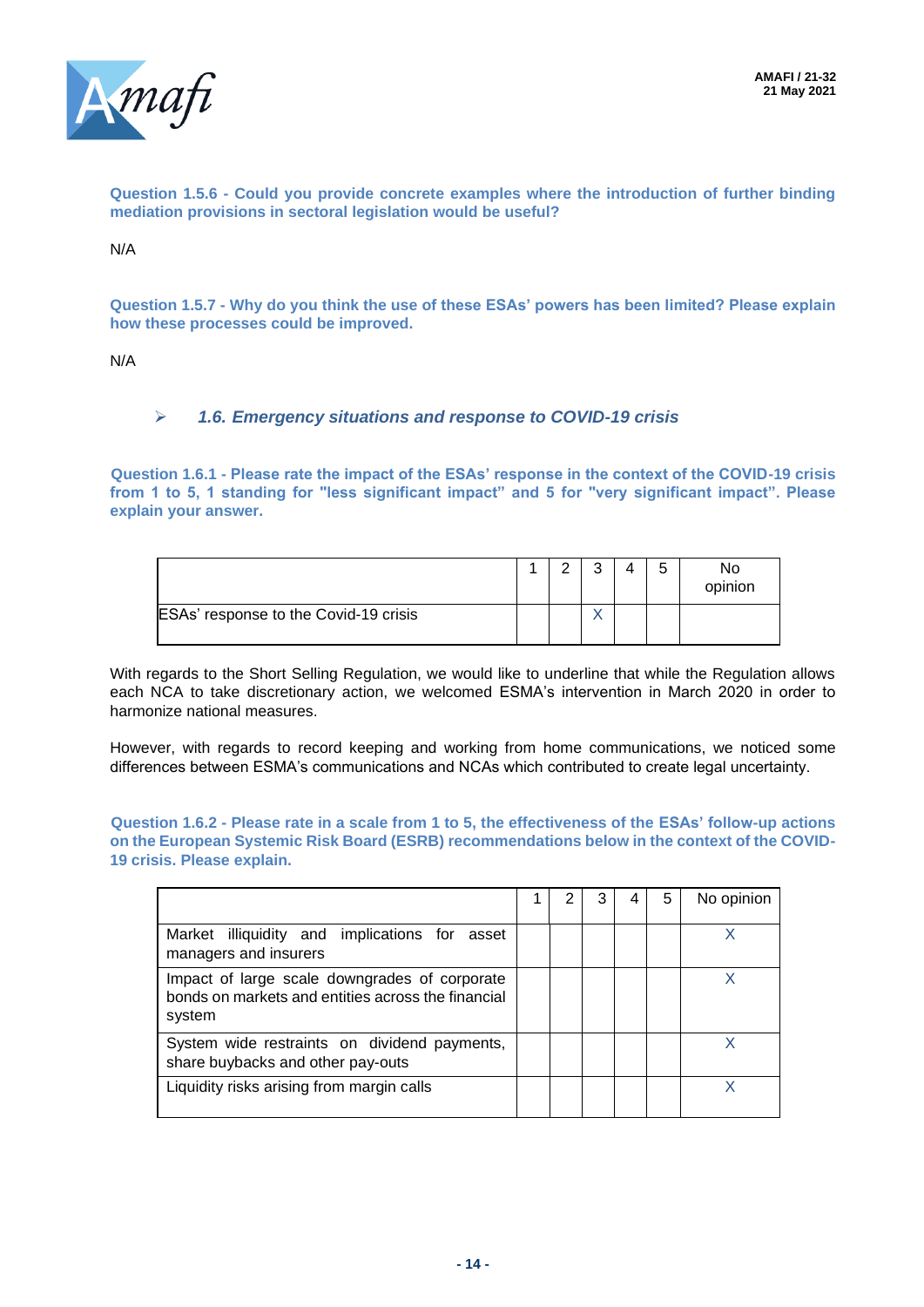

**Question 1.6.3 - Do you think the coordinating activities carried out by the ESAs have successfully contributed to address the challenges posed by the COVID-19 crisis? If the answer is yes, please explain. If the answer is no, please give examples.**

☐ YES  $\times$  NO

We consider the coordinating activities carried out by ESMA was not entirely successful. Please see our answer to the previous question.

**Question 1.6.4 - Do you think that the ESAs have always acted effectively, where needed, in the context of the COVID-19 crisis? If the answer is no, please give concrete examples where you consider that the ESAs should have taken relevant action.**

☐ YES  $\boxtimes$  NO

Please see our answer to question 1.6.1.

**Question 1.6.5 - Do you think Article 18.2 of the ESAs Regulation (declaration of an emergency situation) is fit for its intended purpose? Please explain your answer. If the answer is no please suggest potential changes.**

☐ YES  $\Box$  NO

N/A

**Question 1.6.6 - In case you identified areas for improvement in the ESAs' powers in emergency situations, do you have any suggestions on how to address them?1.7. Coordination function (Art 31 ESAs' Regulations)**

**Question 1.7.1 - Do you think the coordination role of the ESAs is effective? If you identify areas for improvement, please explain.**

☐ YES  $\Box$  NO

**Question 1.7.2 - Do you see a need for greater coordination between the ESAs and/or with other EU and national authorities as regards developing data requirements, data collection and data sharing? If yes, please explain your answer and indicate what changes you propose.**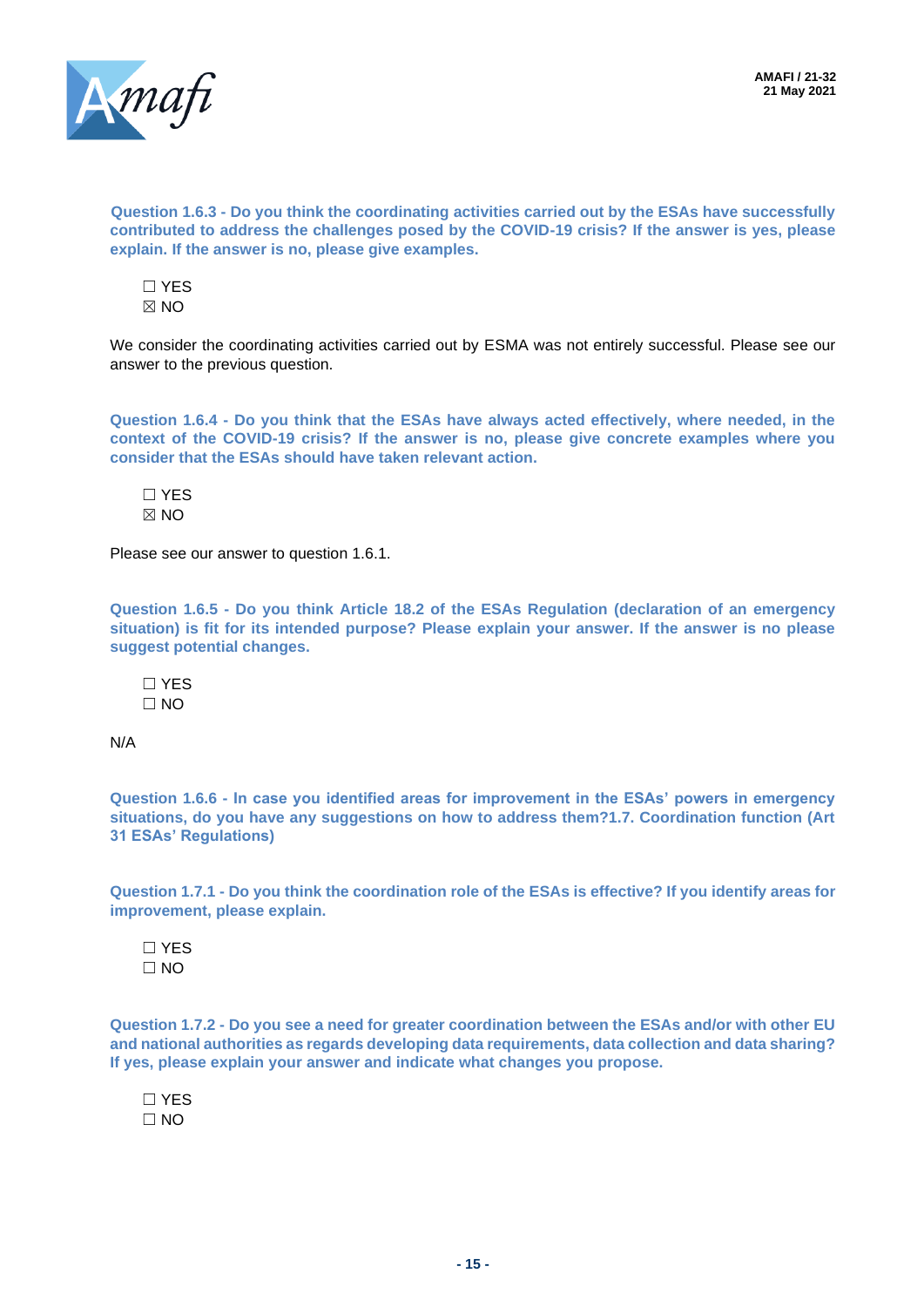

**Question 1.7.3 - 2019 ESAs' review. Please rate the effectiveness, in your view, of the tools below in order to fulfil the new coordination role of the ESAs facilitating the entry into the market of actors or products relying on technological innovation. ("5" being the most effective and "1" the least effective tool)**

|                                            |  |  | 5 | No<br>opinion |
|--------------------------------------------|--|--|---|---------------|
| Exchange of information and best practices |  |  |   |               |
| Adopt guidelines                           |  |  |   |               |
| Adopt recommendations                      |  |  |   |               |

2019 ESAs review. [specific for ESMA]. Do you think ESMA's new coordination function (Article 31b ESMA Regulation) in relation to orders, transactions and activities that give rise to suspicions of market abuses and have cross-border implications for the integrity of financial markets or financial stability in the EU is an effective tool? If the answer is yes, please provide examples where this new function has been or could be useful. If the answer is no, please explain the reasons.

☐ YES  $\Box$  NO

**Question 1.7.4 - 2019 ESAs review. Do you think the new coordination groups (Article 45b of the ESAs Regulations) are effective tools to coordinate competent authorities regarding specific market developments? If the answer is yes, please provide examples where the new provision could be useful. If you identify room for improvement in this new provision, please explain.**

☐ YES  $\Box$  NO

**Question 1.7.5 - In your view, does the coordination function of the ESAs, ensuring that the competent authorities effectively supervise outsourcing, delegation and risk transfer arrangements in third countries, work in a satisfactory way? Please explain your answer. If your answer is no, please indicate how the coordination function of the ESAs should be adjusted.**

☐ YES  $\Box$  NO

➢ *1.8. Tasks related to consumer protection and financial activities.*

**Question 1.8.1 - What are, in your view, the ESAs' main achievements in the consumer and investor protection area?**

N/A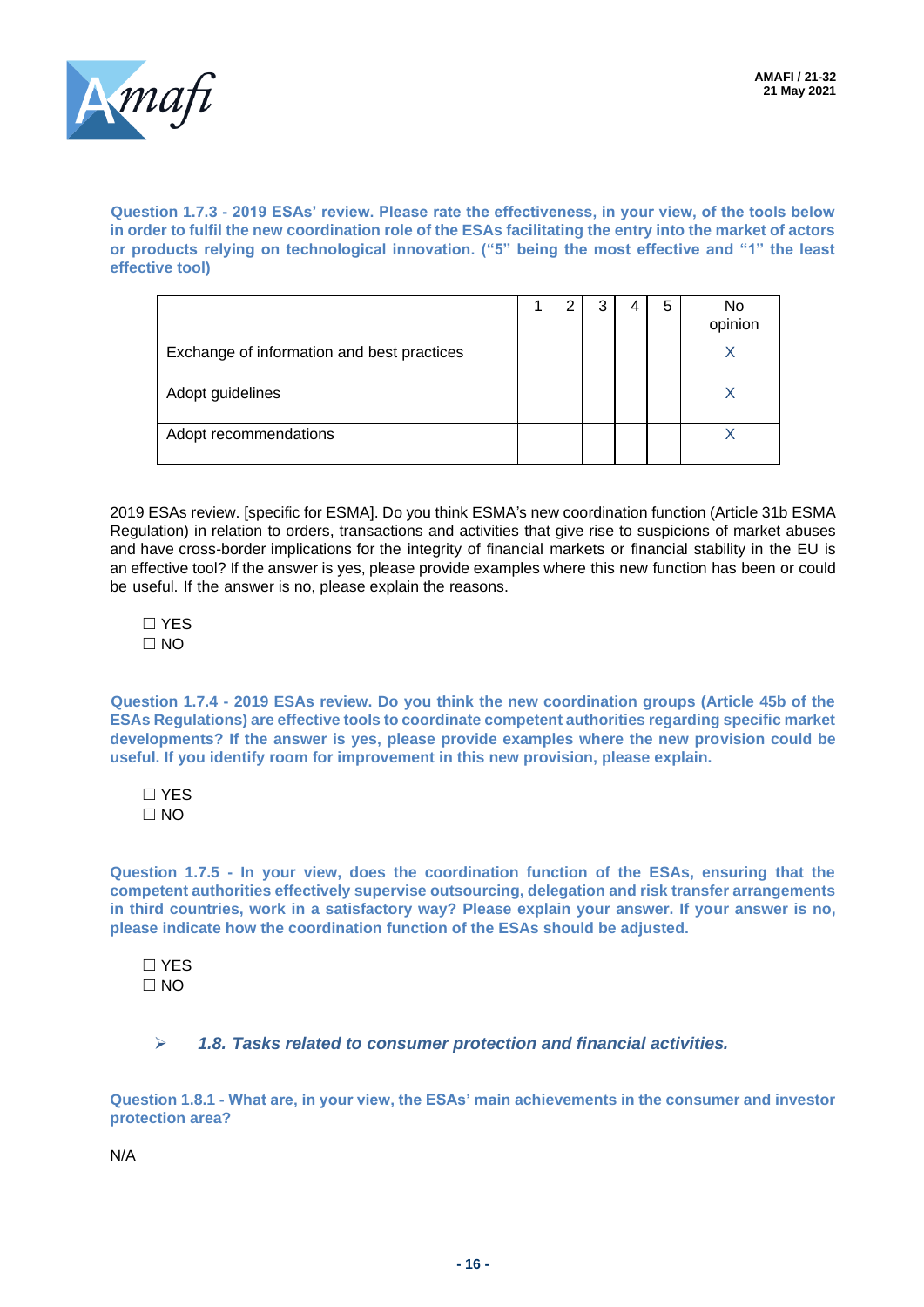

**Question 1.8.2 - Please assess the impact of the ESAs' work on analysis of consumer trends, reviewing market conduct, developing indicators, contributing to level playing field, financial literacy and follow up to work in this area. Please rate the ESAs impact on each item from 1 to 5, 1 standing for "less significant impact" and 5 for "most significant impact". Please explain:**

|                                       |  | 3 | 4 | 5 | <b>No</b><br>opinion |
|---------------------------------------|--|---|---|---|----------------------|
| Analysis of consumer trends           |  |   |   |   | Χ                    |
| Reviewing market conduct              |  |   |   |   | X                    |
| Developing indicators                 |  |   |   |   | x                    |
| Contributing to a level playing field |  |   |   |   | Χ                    |
| <b>Financial literacy</b>             |  |   |   |   | X                    |
| Follow up to work in this area        |  |   |   |   | Χ                    |

**Question 1.8.3 - 2019 ESAs review. The ESAs can now, where sectoral legislation enables them, use their product intervention powers for practices and products that cause consumer harm and after two prolongations of six months, an automatic one-year prolongation of the prohibition is possible (Article 9.5). In your view, are these powers effective for their intended purpose? Please explain your answer.**

☐ YES  $\Box$  NO

**Question 1.8.4 - Would you consider it useful if the ESAs could adopt acts of general application in cases other than those referred to in Article 9(5) of the ESAs Regulations?**

☐ YES, Please specify which ones ☐ NO, Please give reasons

#### **Question 1.8.5 - Could you provide concrete examples where enabling the use of the product intervention powers in sectoral legislation would be useful?**

2019 ESAs' review. [specific for EBA]. Under the expanded scope of the competences as regards the consumer credit directive and the payment account directive, EBA will also be able to look at consumer issues across a range of activities, for example lending practices. How do you assess this change?

**Question 1.8.6 - 2019 ESAs review. Please rate the new ESAs' task to coordinate mystery shopping activities of competent authorities, if applicable, according to its relevance to promote consumer protection at EU level (1 standing for "less relevant" and 5 for "most relevant"). Please explain your answer and indicate whether you consider enhancing national competencies for conduct supervision may be beneficial for the overall coordination of mystery shopping activities.**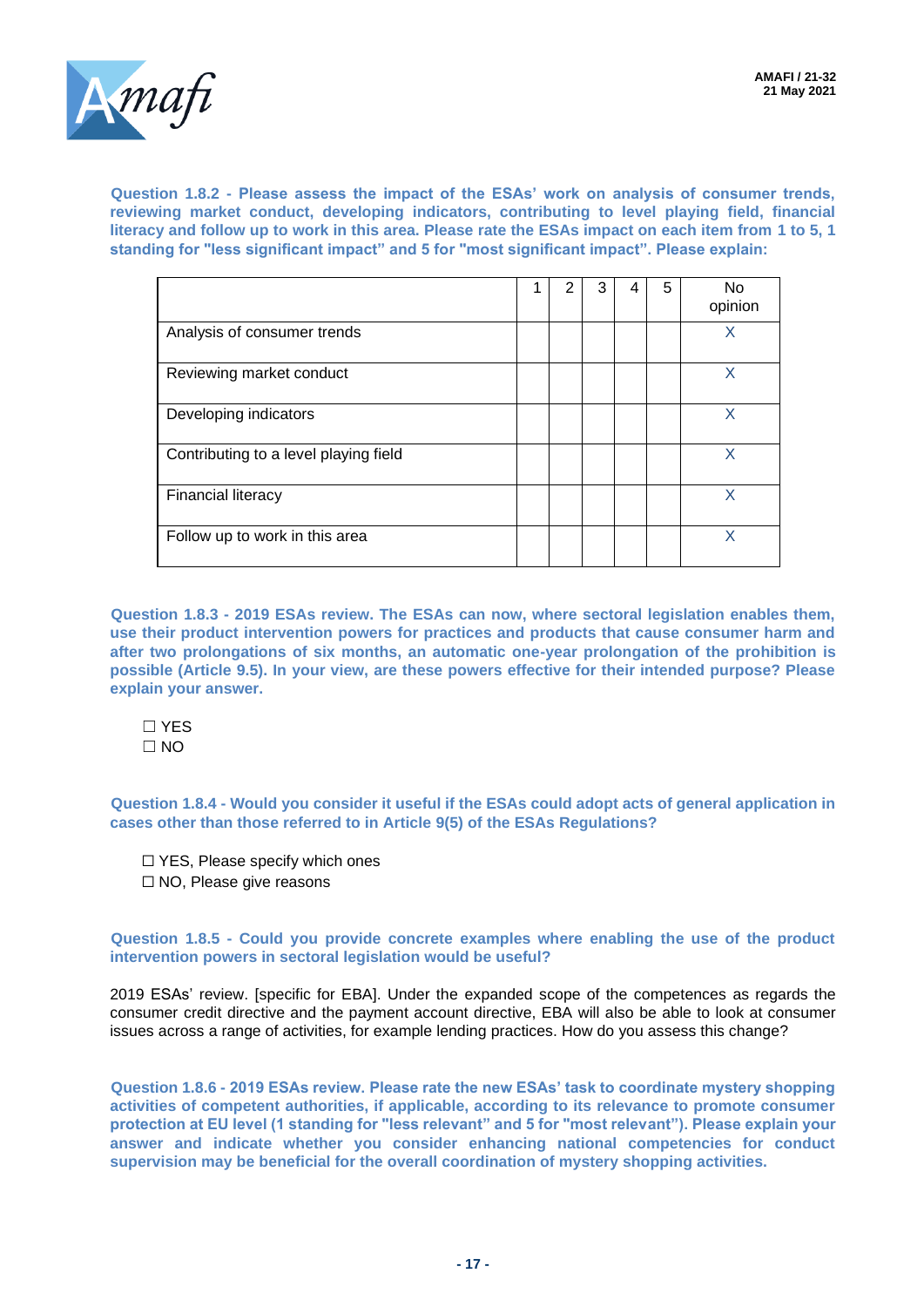

|                                           |  |  | г | No<br>opinion |
|-------------------------------------------|--|--|---|---------------|
| EU-level coordination of mystery shopping |  |  |   |               |

**Question 1.8.7 - What are, in your view, the main strengths and weaknesses of the current framework on consumer protection (Article 9 ESAs Regulations) and what would you suggest to address any possible shortcomings?**

N/A

**Question 1.8.8 - Are there areas for improvement in the toolkit of the ESAs when it comes to coordinating supervisors in the area of consumer protection? Please explain your answer.**

☐ YES  $\Box$  NO

➢ *1.9. International relations.*

**Question 1.9.1 - How do you assess the role and competences of each ESA in the field of international relations? Are there additional international fora in which the ESAs should be active? Please specify.**

N/A

**Question 1.9.2 - 2019 ESAs' review. How do you assess the new ESAs' role in monitoring the regulatory and supervisory developments, enforcement practices and market developments in third countries for which equivalence decisions have been adopted by the Commission?**

N/A

**Question 1.9.3 - Are the powers and competences in the field of international relations as set out in Article 33 of the ESAs' Regulations adequate in light of the tasks conferred on each of the ESAs? If you identify areas for improvement, please specify.**

☐ YES  $\Box$  NO

**Question 1.9.4 - How do you assess the role of each ESA in the development of model administrative arrangements between national competent authorities and third-country authorities? Should this role be further specified?**

N/A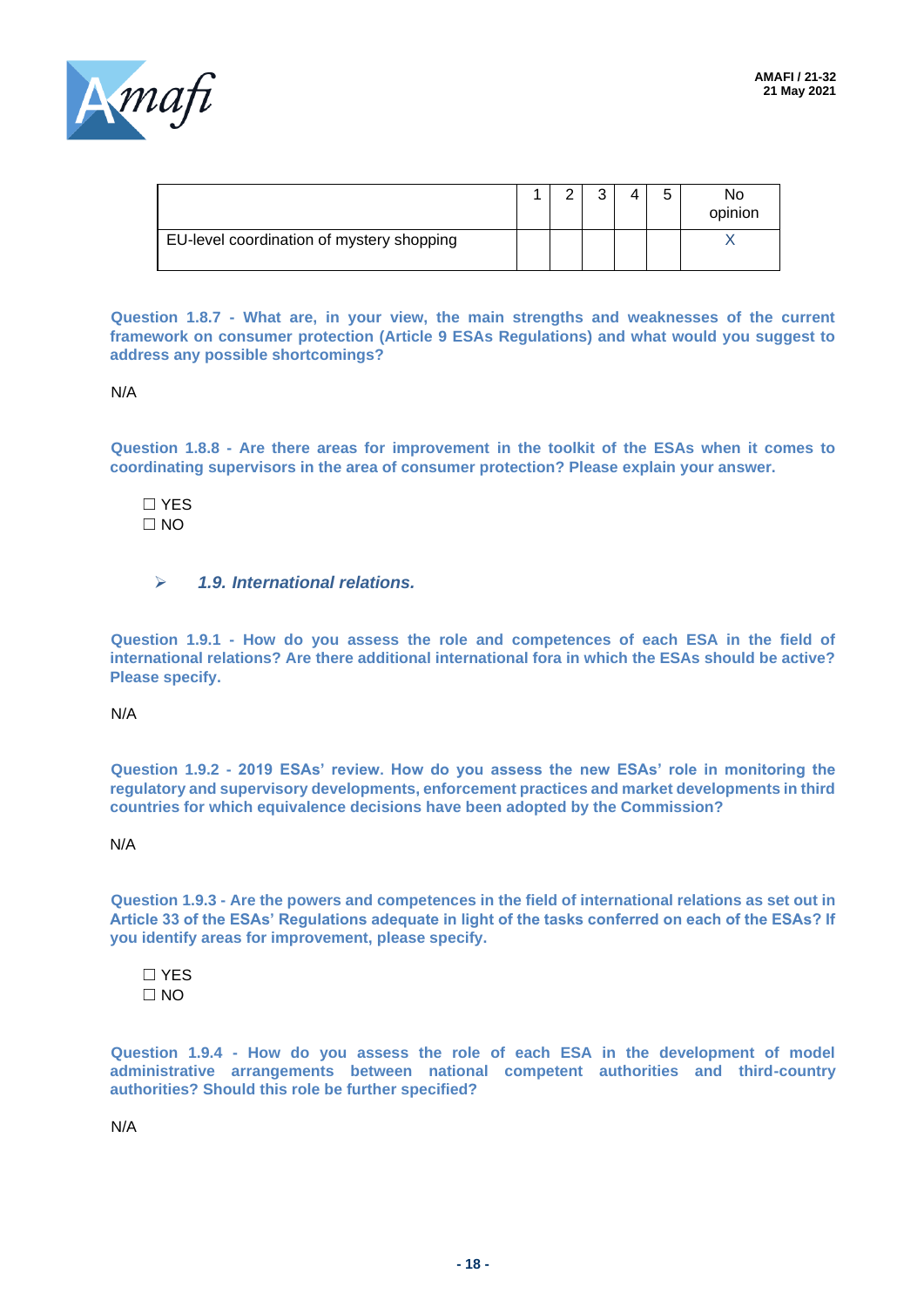

#### ➢ *1.10. The role of the ESAs as enforcement actors/enforcers.*

**Question 1.10.1. Under Articles 17 (breach of Union law), 18 (action in emergency situations) and 19 (settlement of disagreements between NCAs in cross-border situations/binding mediation), in case a competent authority fails to ensure that a market participant or financial institution complies with requirements directly applicable to it, the ESAs have the power to investigate the alleged breach or non-application of Union law and, following a specified procedure and under certain conditions, adopt an individual decision towards the market participant or financial institution requiring it to comply with EU law. How do you assess the role of each ESA under these articles of the founding Regulations?**

N/A

**Question 1.10.2 - Do you see room for improvement in the way each ESA could ensure that competent authorities enforce more effectively EU rules towards market participants/financial institutions? Please explain your answer.**

☐ YES  $\square$  NO

**Question 1.10.3 - In your view, are the powers of the ESAs to enforce EU rules towards market participants/financial institutions under Articles 17, 18 and 19 ESAs Regulations well balanced, adequate and effective? Please substantiate your answer.**

☐ YES  $\Box$  NO

**Question 1.10.4 - Do you think the respective roles of the ESAs and of the Commission are clearly defined in Article 17, 18 and 19 ESAs Regulations? Please substantiate your answer.**

☐ YES  $\Box$  NO

**Question 1.10.5 - Do you think the use of sanctions laid down in the EU acquis by competent authorities in case of non-compliance of market participants/financial institutions with EU rules is, in practice, sufficiently dissuasive or disproportionate? If not, what role could sectoral legislation and each ESA play in improving the situation? Please substantiate your answer and give examples.**

 $\Box$  Sufficiently dissuasive

☐ Disproportionate

 $\Box$  Other, please explain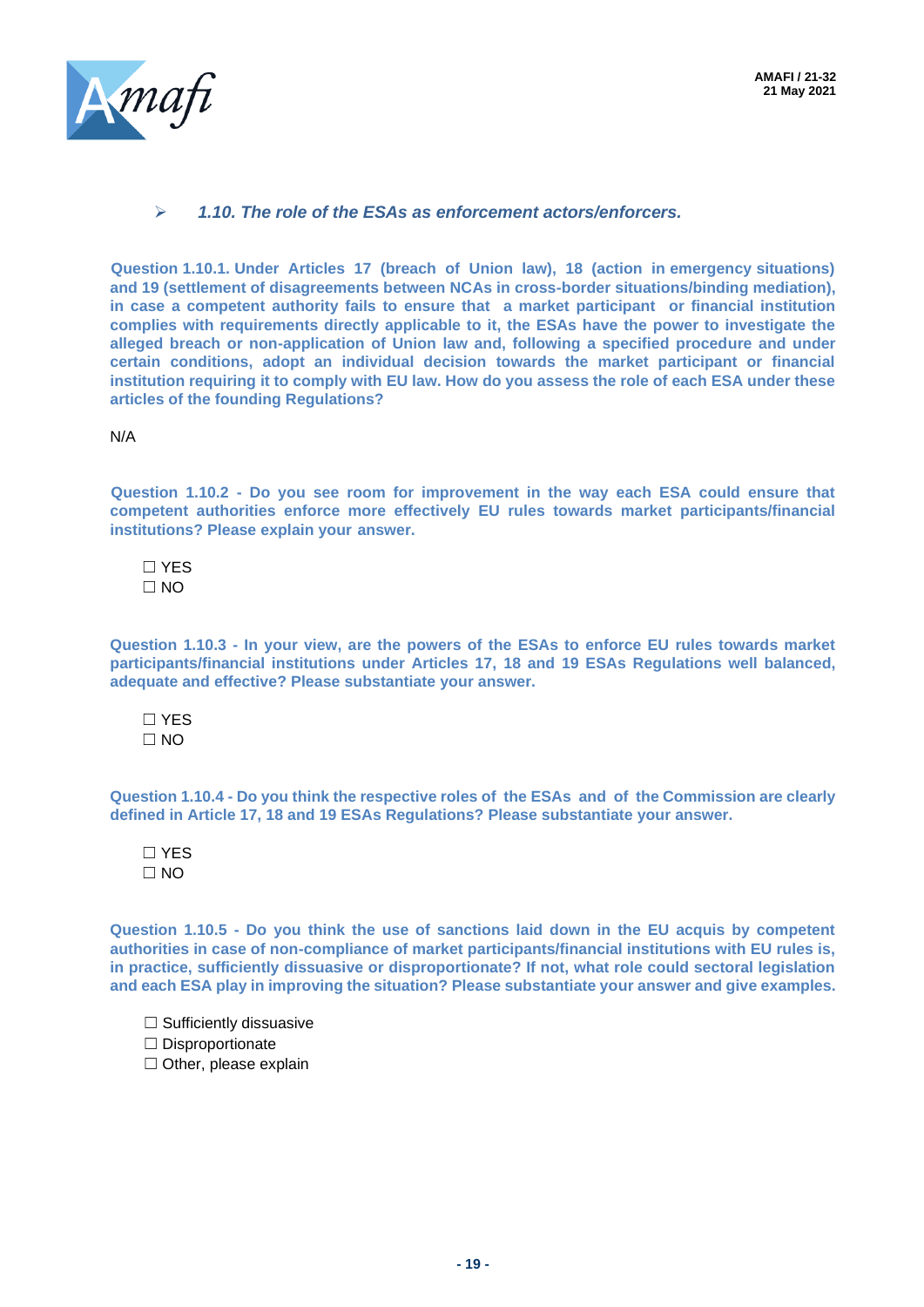

# **2. Governance of the ESAs.**

#### ➢ *2.1. General governance issues*

**Question 2.1.1 - Does the ESAs' governance allow them to ensure objectivity, independence and efficiency in their work/decision making? Please explain. If you consider that there should be differences in governance between different types of tasks, please indicate.**

☐ YES  $\boxtimes$  NO

Overall, we consider the decision-making process should be more transparent and with more direct concertation with the industry to ensure operational views are sufficiently taken on board when taking decisions.

Looking at the Standing committees and stakeholder groups representativeness, while we consider the Securities and Markets Stakeholders Group (SMSG) rather well structured and useful in light of the reports it produces, we are more sceptical with regards to the impact of the discussions taking place in Standing Committees (SC). We consider these groups have an important role to play in providing the necessary expertise to ensure industry's core concerns are properly assessed and taken into consideration. They should therefore be better organised that is to say they should meet on a regular basis and produce written contributions including reports on topical issues for which the industry's expertise would be valued and complete ESMA's staff knowledge.

A more efficient dialogue with the industry appears also critical to improve the quality of ESMA/ESAs' Joint Committee work as recently illustrated by the adoption of the amended PRIIPs RTS. We regret the impossibility for the industry to contribute in a constructive manner to the drafting process and the lack of transparency in the decision-making process.

Considering the recruitment of ESMA's staff, in order to increase ESMA's knowledge of industry concerns one should elaborate dedicated recruitment schemes to facilitate not only the secondment / transfer of staff from NCAs to ESMA but also to establish a certain turn-over with the industry, while maintaining compliance with high standards in terms of management of conflicts of interests.

We have highlighted below our comments on the voting modalities of the BoS and on the necessity to create a new Executive Board with independent members in the dedicated section below.

**Question 2.1.2 - 2019 ESAs' review. In your view, has the new provision in Article 42 of the ESAs' Regulations according to which the Board of Supervisors members must abstain from participating in the discussion and voting in relation to any items of the agenda for which they have an interest that might be considered prejudicial to their independence, improved the decision making process? Please explain your answer.**

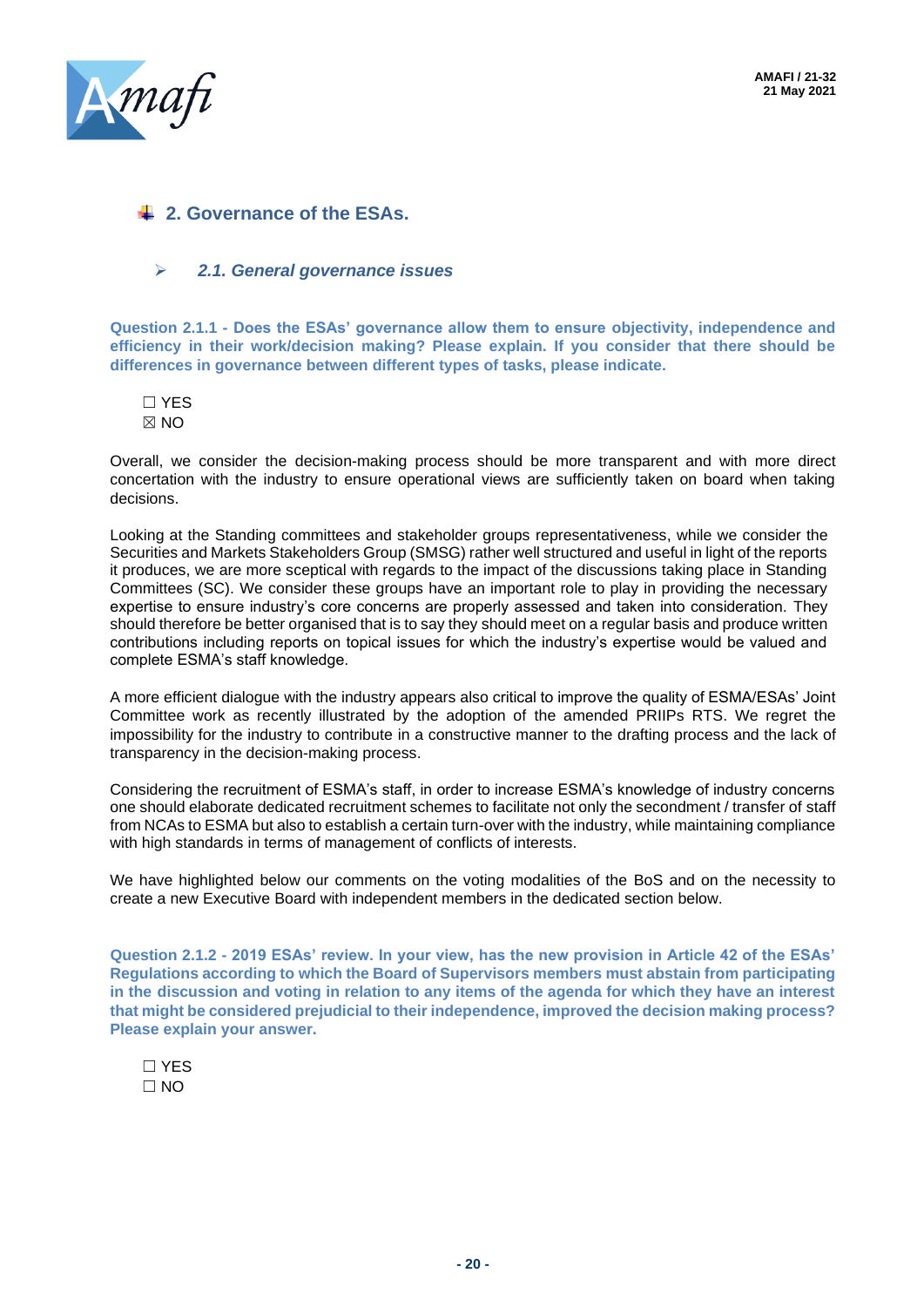

**Question 2.1.3 - 2019 ESAs' review. Do you think the requirements in Articles 3 and 43a of the ESAs' Regulations are sufficient to ensure accountability and transparency? If you identify areas for improvement, please explain.**

☐ YES  $\Box$  NO

**Question 2.1.4 - 2019 ESAs' review. To what extent the recent enhancements in the role of Chairperson improve the decision making process? Please rate each change from 1 to 5, 1 standing for "less significant improvement" and 5 for "most significant improvement". Please explain your answer.**

|                                                                                                                                   | 2 | 3 | 4 | 5 | No opinion |
|-----------------------------------------------------------------------------------------------------------------------------------|---|---|---|---|------------|
| Request to the Board to establish internal<br>committees for specific tasks                                                       |   |   |   |   | X          |
| Set the agenda to be adopted by the Board<br>and table items for decision                                                         |   |   |   |   | X          |
| Call a vote at any time                                                                                                           |   |   |   |   | X          |
| Propose the composition of independent panels<br>for breach of Union law investigations and dispute<br>settlements.               |   |   |   |   | X          |
| Propose the composition of peer review<br>committees for peer reviews                                                             |   |   |   |   | X          |
| Propose a decision to launch an inquiry and<br>convene an independent panel for the purposes of<br>Article 22 (4) ESAs Regulation |   |   |   |   | X          |
| Vote in the Board of Supervisors (except on<br>matters that are decided on the basis of qualified<br>majority voting)             |   |   |   |   | X          |
| Other, please indicate                                                                                                            |   |   |   |   | X          |

**Question 2.1.5 - Should the role of the Chairperson be strengthened in other areas? If so, in which areas (please substantiate).**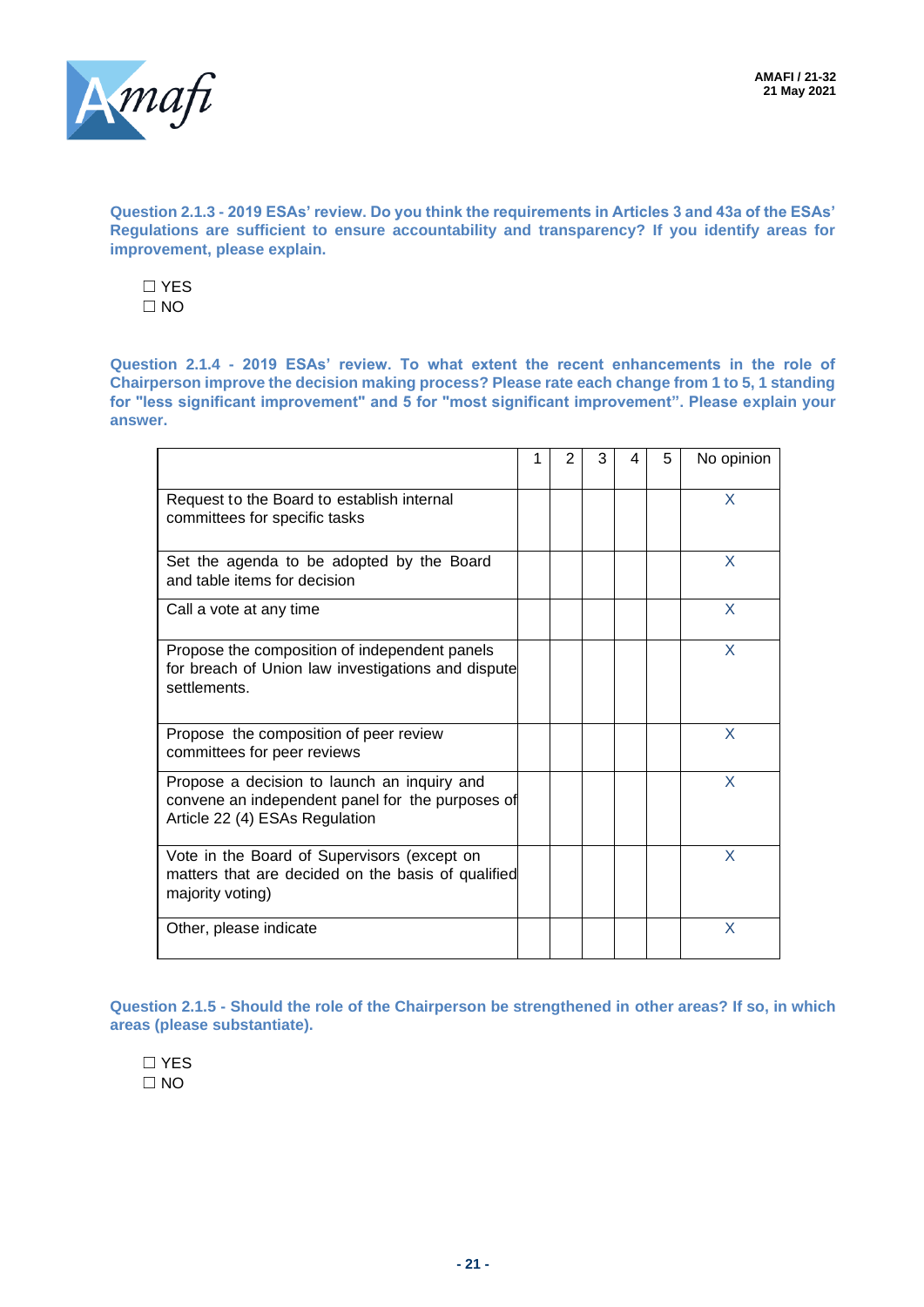

#### ➢ *2.2. Decision-making bodies and preparatory bodies*

**Question 2.2.1 - Does the current composition of the Board of Supervisors (BoS) and of the Management Board (MB) ensure that decisions are taken efficiently and independently? If you identify areas for improvement, please explain.**

☐ YES  $M \times N$ 

To strengthen the efficiency and independence of the BoS and of the MB, tasks and responsibilities should be transferred to other bodies.

In particular, we call on the creation of a new Executive Board which would be composed of independent members and would have greater responsibilities than the existing Management Board which mainly revolves around the development and implementation of a multi-annual Work Programme together with budget and staff maters. The objective of having independent members with pan-European experience is to bring additional expertise and to limit national bias.

**Question 2.2.2 - Do the current voting modalities (e.g. simple majority, qualified majority) of the BoS ensure efficient decision making? Please explain. If the answer is no please indicate how voting modalities could be streamlined.**

☐ YES  $\boxtimes$  NO

The CMU makes ESMA's role particularly critical at a time when the achievement of an integrated market is becoming vital to enable the EU to meet the funding challenges it faces. It is therefore essential that ESMA has a decision-making process which ensures that the full extent of this challenge is taken into account: at the level of the Board of Supervisors (BOS), it presupposes on the one hand, the technicality of certain decisions is sufficiently understood and, on the other hand, that a Member State's own interests do not interfere in this process.

More specifically, we consider that while the simple majority vote as the most "democratic" approach, we consider it does not appropriately reflect the importance of financial markets across Member States and the various degrees of expertise associated. While qualified majority votes would represent a better alternative, we believe new voting modalities should be considered to reflect the heterogenous weight of the financial services industry in the Union.

We also consider that similarly to simple majority vote where abstention does not count as approval or as objection, this should also apply to all types of vote at the BoS level.

[Only for EBA]. Does the current voting system that, for some decisions, requires additional simple majorities from competent authorities participating and not participating in the Banking Union ensure efficient and balanced decision making? Please explain.

☐ YES ☐ NO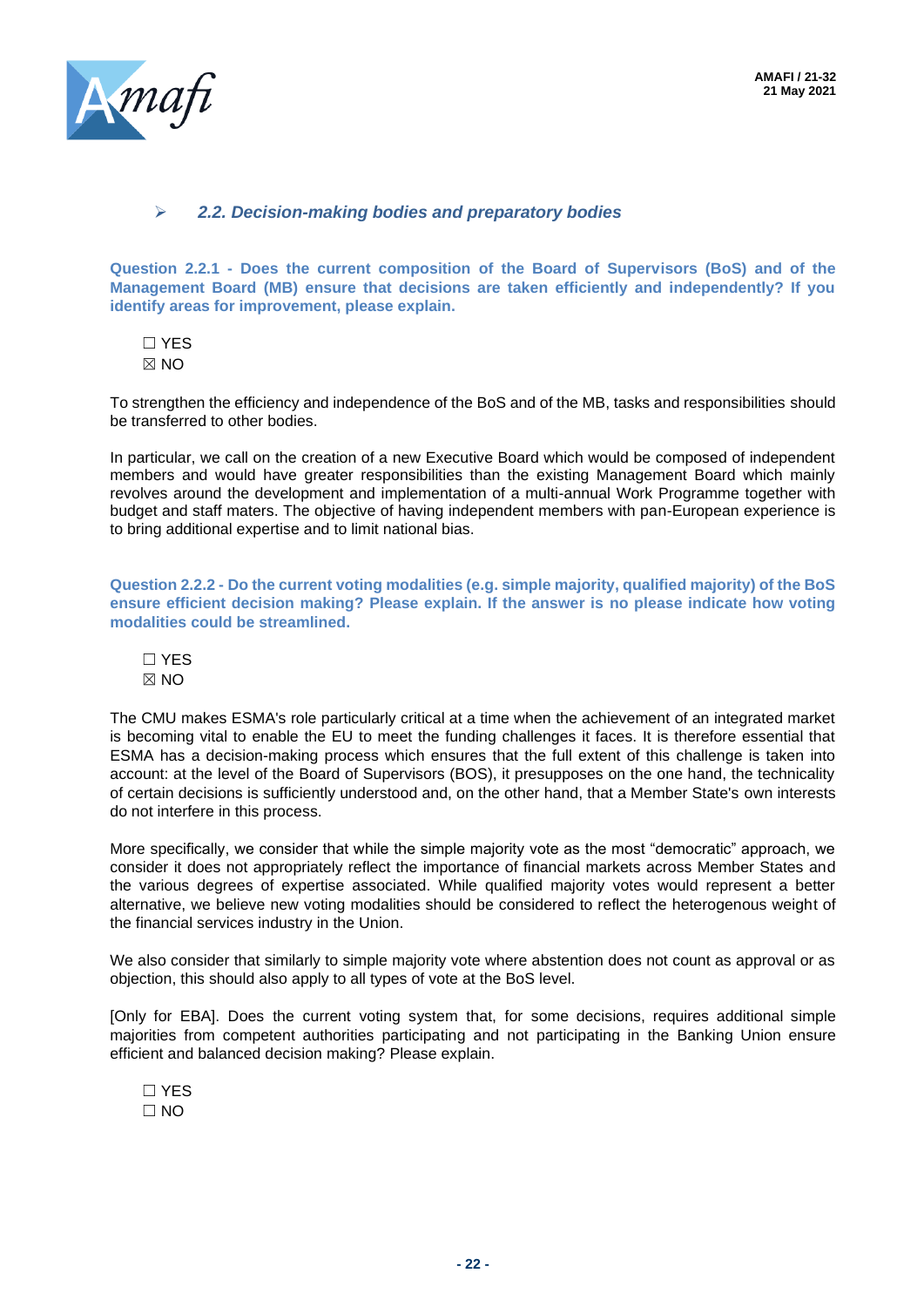

**Question 2.2.3 - Does the current allocation of tasks between the BoS and the MB ensure that the ESAs are run effectively and perform the tasks conferred on them? If you identify areas for improvement, please explain.**

☐ YES  $\Box$  NO

**Question 2.2.4 - 2019 ESAs' review. To what extent the enhanced role of the Management Board has improved the decision making process. Please rate each change from 1 to 5, 1 standing for "less significant improvement" and 5 for "most significant improvement". Please explain your answer.**

|                                                                                       |  | 3 | 5 | No<br>opinion |
|---------------------------------------------------------------------------------------|--|---|---|---------------|
| The MB can give opinions on all matters to be<br>decided by the Board of Supervisors. |  |   |   |               |
| The MB ensures the consistent use of a<br>methodology for all peer reviews conducted  |  |   |   |               |
| The MB proposes a peer review work plan every<br>two years.                           |  |   |   | x             |
| The MB can set up coordination groups on its<br>own initiative                        |  |   |   |               |

**Question 2.2.5 - Should the role of the Management Board be strengthened in other areas? If so, in which areas (please substantiate).**

☐ YES  $\Box$  NO

**Question 2.2.6 - 2019 ESAs' review. Do you think the written non-objection procedure for core convergence tools (breaches of Union law, dispute settlements and peer reviews) is effective for achieving its objective? Please substantiate your answer. If your answer is yes, please indicate if there should be more decisions taken under this procedure and in which areas.**

☐ YES  $\Box$  NO

**Question 2.2.7 - Do you think ad hoc committees composed of staff of the ESAs and members from the competent authorities (e.g. peer review committees) are effective tools to improve the decision making process? If your answer is yes, please indicate if there should be more decisions taken under this procedure and in which areas.**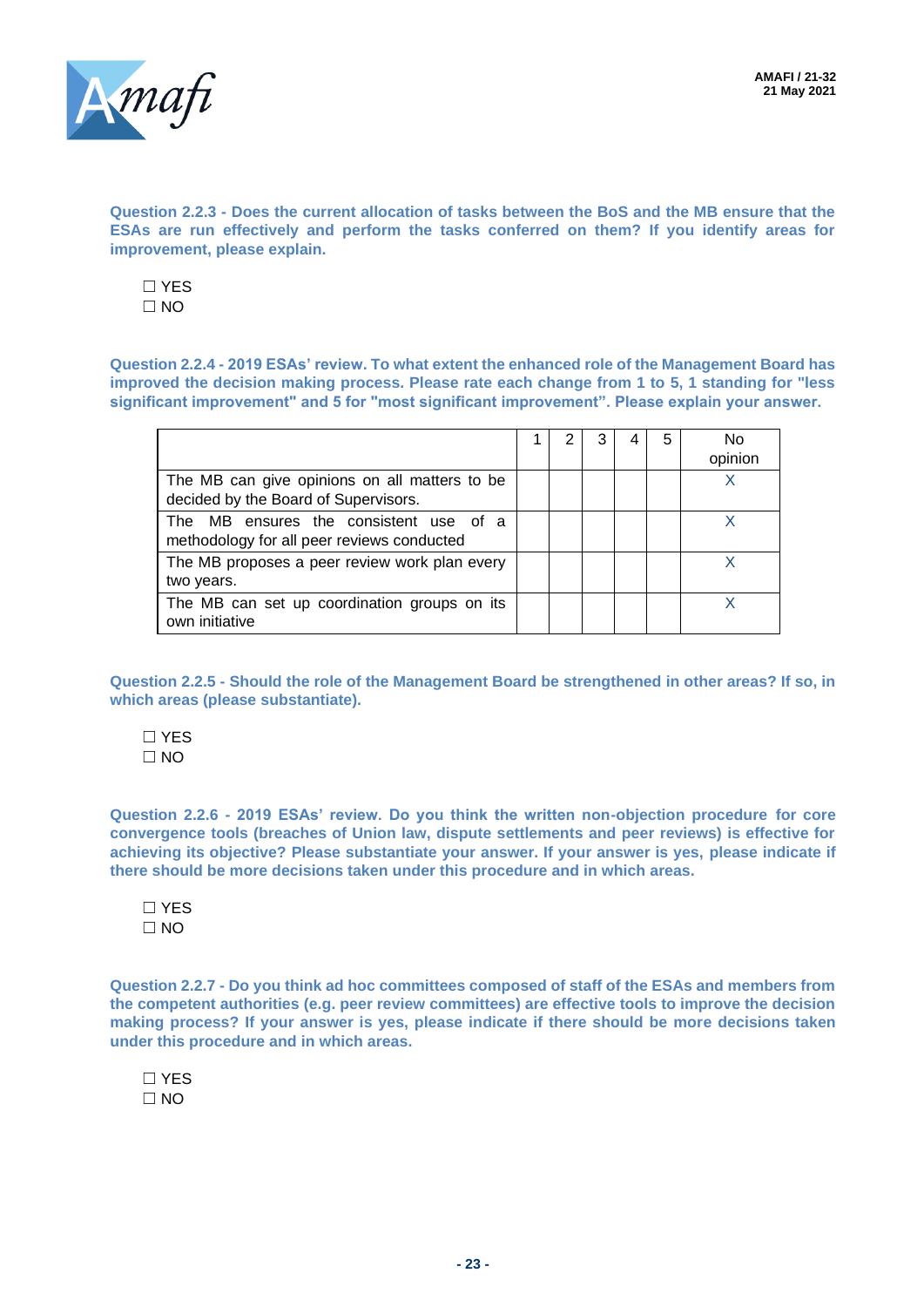

**Question 2.2.8 - Do you think the functioning of preparatory/supporting bodies of the ESAs (e.g. technical working groups, standing committees, task forces etc.) is effective and efficient? If you identify any shortcomings please specify how these could be addressed.**

☐ YES  $\Box$  NO

**Question 2.2.9 - Please assess the impact of the work undertaken by preparatory/supporting bodies of the ESAs (e.g. technical working groups, standing committees, task forces etc.) on the ESAs' overall work and achievements. Please rate the impact from 1 to 5, 1 standing for "less significant impact" and 5 for "most significant impact": If you identify any shortcomings please specify how these could be addressed.**

|                                                              |   |  | 5 | No<br>opinion |
|--------------------------------------------------------------|---|--|---|---------------|
| Standing committees and other permanent<br>committees        | X |  |   |               |
| Other preparatory bodies (e.g. technical working<br>groups   |   |  |   | Χ             |
| Committee on consumer protection and financial<br>innovation |   |  |   | χ             |
| <b>Proportionality Committee</b>                             |   |  |   | X             |

(only for ESMA) Should there be a different governance in case of direct supervisory decisions in ESMA (for example, similar to the new governance for CCPs)? If the answer is yes, please indicate your suggestions for improvements and the expected benefits.

☐ YES  $\Box$  NO

➢ *2.3. Financing and resources.*

**Question 2.3.1 - Do you consider the provisions on financing and resources for the general activities of the ESAs appropriate to ensure sufficiently funded and well-staffed ESAs taking into account budgetary constraints at both EU level and the level of Member States? Please explain your answer. If the answer is no, please indicate what other sources of finance could be considered.**

☐ YES  $\Box$  NO

**Question 2.3.2 - Do you think that the ESAs have sufficient resources to perform their tasks? Please explain.**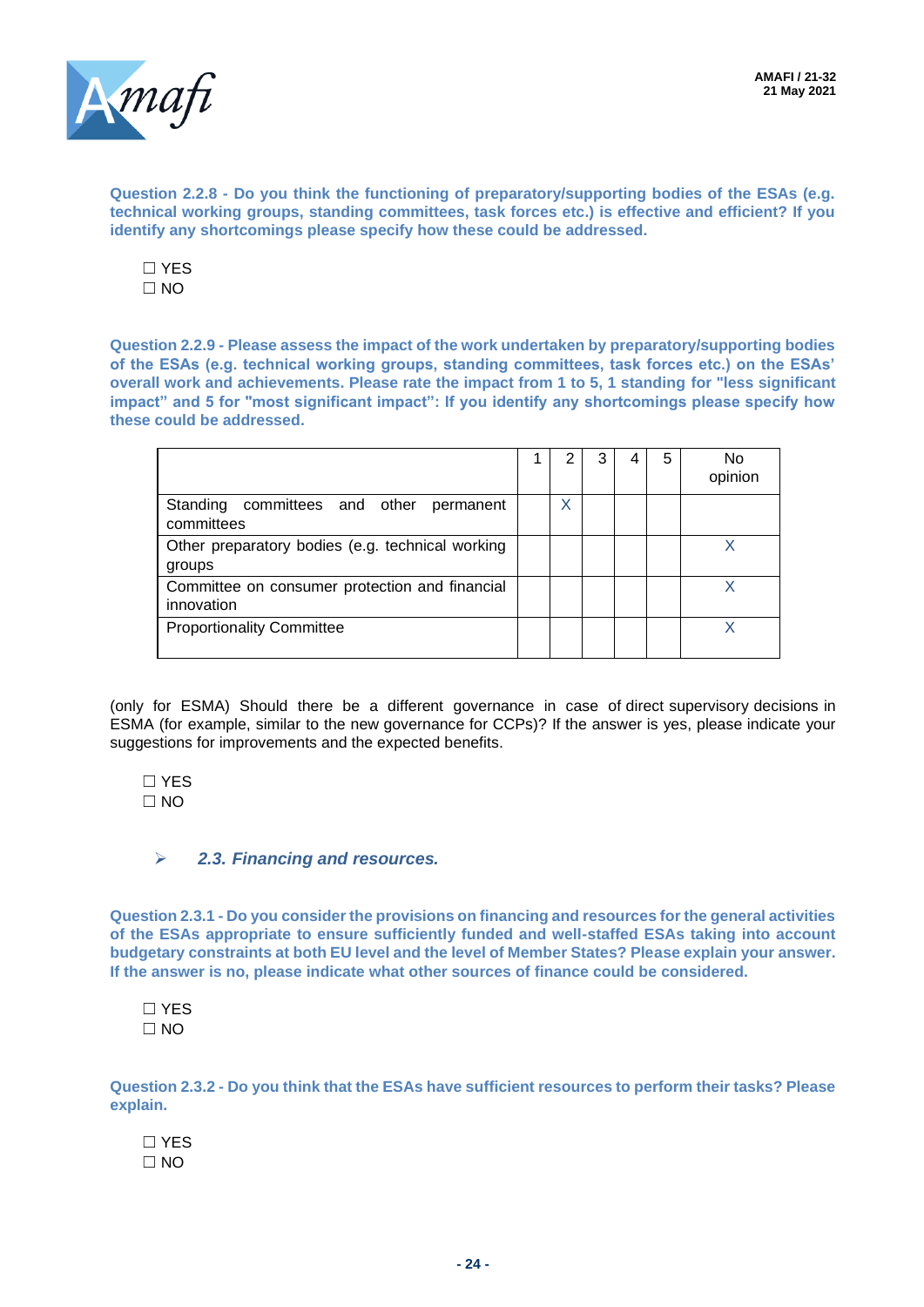**AMAFI / 21-32 21 May 2021**



**Question 2.3.3 - Do you think there are enough checks and balances for how the ESAs spend their budget? Please explain.**

☐ YES  $\Box$  NO

#### ➢ *2.4. Involvement and role of relevant stakeholders*

**Question 2.4.1 - In your view, are stakeholders sufficiently consulted or, on the contrary, are there too many consultations? Please explain your answer.**

- ☐ YES
- $\boxtimes$  NO
- □ Too many consultations

As explained previously, we consider Q&As should systematically be subject to a public consultation. More generally, we consider ESMA is not sufficiently connected with industry's operational and technical issues and as such we call on closer cooperation with industry representatives especially through existing Standing Committees. Please refer to question 2.1.1 for further comments on proposed reforms regarding Standing **Committees** 

#### **Question 2.4.2 - Please assess in a scale from 1 to 5 the quality, in your view, of the consultations launched by the ESAs (5 standing for the highest quality). Please explain your answer.**

|                                                                           | 2 | 3 | 4 | 5 | <b>No</b><br>opinion |
|---------------------------------------------------------------------------|---|---|---|---|----------------------|
| General consultations launched by the ESAs                                |   |   |   |   |                      |
| Specific consultations when developing<br>data<br>collection requirements |   |   |   |   |                      |

Beyond the quality of the consultations, we believe it is important to look at the way ESMA uses the answers it receives to support its recommendations/final advises.

To ensure answers received to the consultations are used in the most constructive and efficient way we would propose the following approach:

- The elaboration of a qualitative assessment and quantitative analysis should be systematically provided. They should highlight for each question the number of respondents for each category of respondent together with the proportion of answers which support or is against ESMA's proposal;
- A detailed overview of the alternative approaches submitted by the respondents to ESMA's proposal which would provide sufficient details with regards to understand their reasoning and objectives and where it is possible why they have been rejected by ESMA.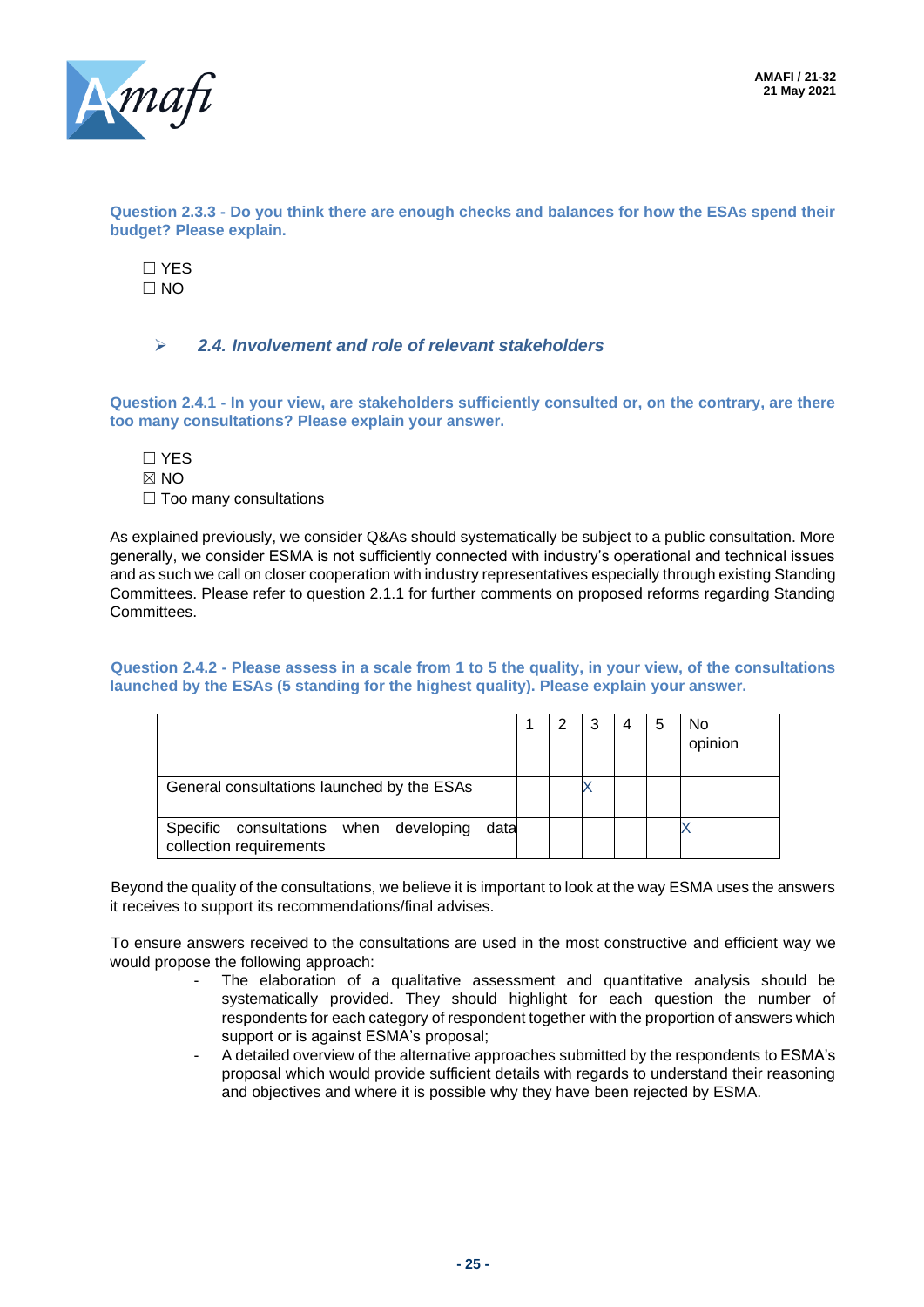

**Question 2.4.3 - Are the ESAs sufficiently transparent and accessible for stakeholders to ensure effective and efficient interaction? Please explain your answer.**

| ۷ |
|---|

Generally speaking, we consider ESMA staff is rather open to meetings with the industry but nevertheless that they should have much more regular interactions.

On certain topics we are under the impression that one could not stress the interaction as efficient. A topical example would be ESMA's proposed reforms for the transparency regime for non-equity where ESMA's staff had already decided on its approach no matter the content of the industry's feedback.

**Question 2.4.4. Please rate in a scale from 1 to 5 the impact of stakeholders groups within the ESAs on the overall work and achievements of the ESAs (1 standing for "less significant impact" and 5 for "very significant impact"). Please explain your answer.**

|                                                      |  |   | 5 | N٥<br>opinion |
|------------------------------------------------------|--|---|---|---------------|
| EIOPA Insurance & Reinsurance Stakeholder<br>Group   |  |   |   |               |
| EIOPA Occupational Pensions Stakeholder Group        |  |   |   |               |
| <b>ESMA Securities and Markets Stakeholder Group</b> |  | Χ |   |               |
| <b>EBA Banking Stakeholder Group</b>                 |  |   |   |               |

**Question 2.4.5 - 2019 ESAs' review. Please assess the significance of the recent changes in the composition, selection, term of office and advice of the stakeholders groups (Article 37 ESAs Regulations)? Please rate each change from 1 to 5, 1 standing for "less significant" and 5 for "most significant". Please explain your answer.**

|                                                    |  |  | 5 | No<br>opinion |
|----------------------------------------------------|--|--|---|---------------|
| Composition of stakeholders groups                 |  |  |   |               |
| Selection of members                               |  |  |   |               |
| Term of office                                     |  |  |   |               |
| A third of its members can issue a separate advice |  |  |   |               |

**Question 2.4.6 - Does the composition of stakeholders groups ensure a sufficiently balanced representation of stakeholders in the relevant sectors? Please explain your answer.**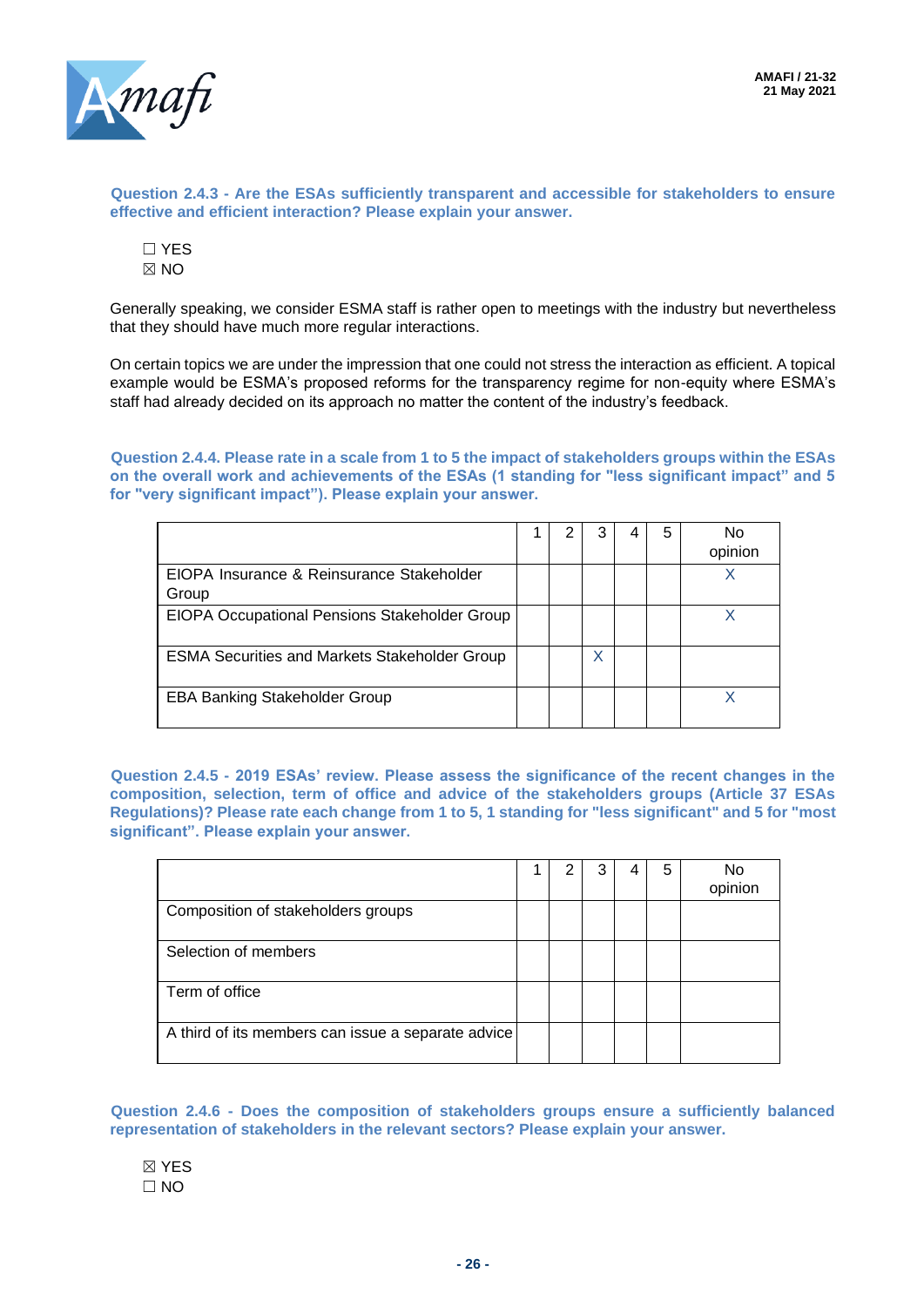

**Question 2.4.7 - In your experience, are the ESAs' stakeholders groups sufficiently accessible and transparent in their work? If the answer is no, please indicate the areas where the transparency could be improved.**

☐ YES  $\Box$  NO

## ➢ *2.5. Joint bodies of the ESAs*

**Question 2.5.1 - Please assess the aspects described below regarding the Board of Appeal (BoA) of the ESAs. Please rate the effectiveness of each aspect from 1 to 5 (1 least effective, 5 most effective). If you identify areas for improvement, please explain.**

|                                          |  |  | 5 | No<br>opinion |
|------------------------------------------|--|--|---|---------------|
| Organisation                             |  |  |   |               |
| Functioning and time limits              |  |  |   |               |
| One joint Board of Appeal for the 3 ESAs |  |  |   | x             |
| The composition of the BoA               |  |  |   |               |

**Question 2.5.2 - Please assess the aspects described below regarding the Joint Committee of the ESAs. Please rate the effectiveness of each aspect from 1 to 5 (1 least effective, 5 most effective). If you identify areas for improvement, please explain.**

|                                            | 2 | 3 | 5 | No<br>opinion |
|--------------------------------------------|---|---|---|---------------|
| Functioning                                | X |   |   |               |
| Working methods                            | X |   |   |               |
| Ensuring cross-sectoral cooperation        |   |   |   | X             |
| Ensuring consistent approaches             |   |   |   | x             |
| Decision making process                    | X |   |   |               |
| The legal structure (no legal personality) |   |   |   |               |

This assessment is based on the recent PRIIPS revised RTS as explained in question 2.1.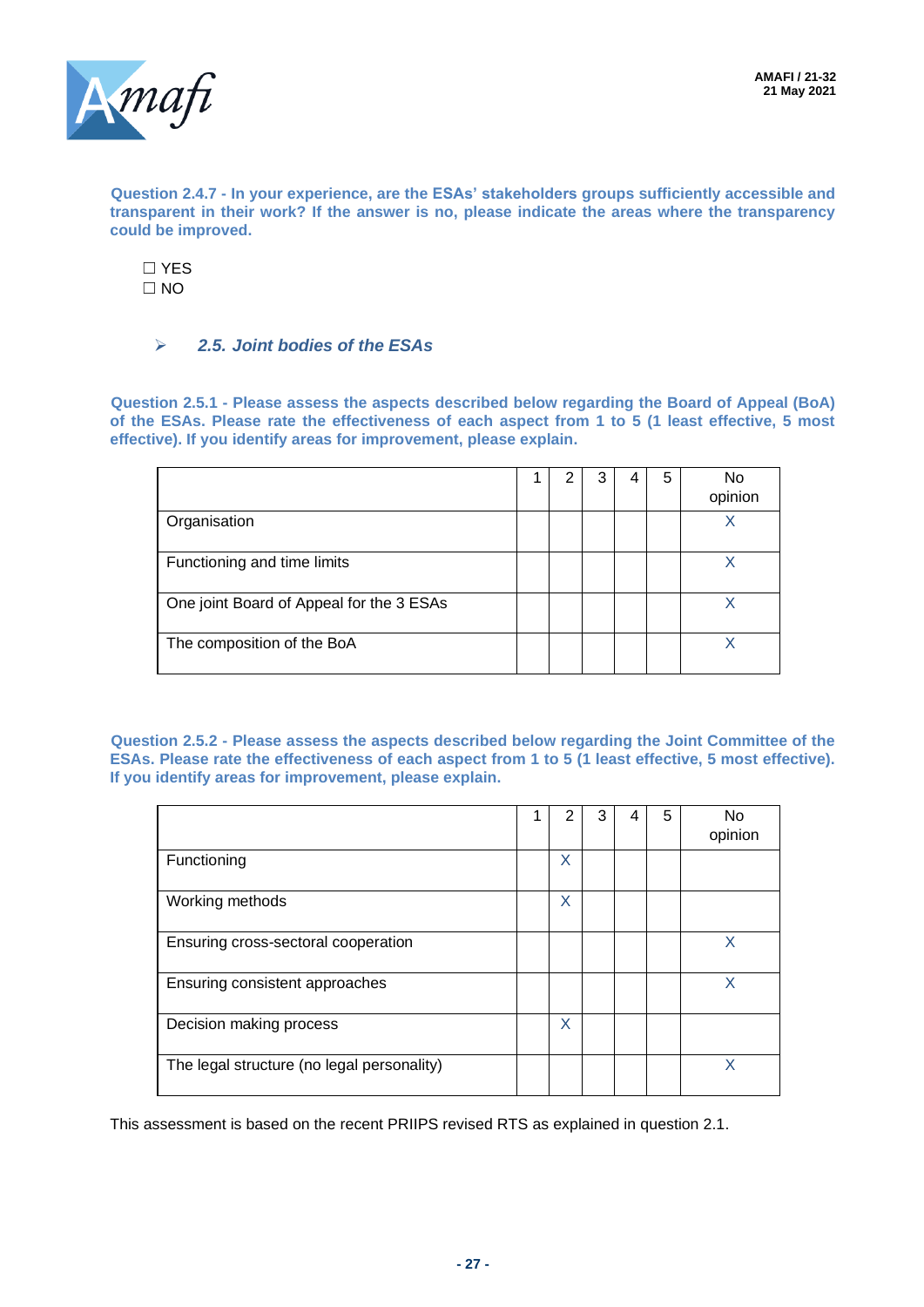

#### **Question 2.5.3 - Please assess the work of the Joint Committee of the ESAs in the areas below. Please rate each area from 1 to 5 (1 least significant contribution, 5 most significant contribution). If you identify areas for improvement, please explain.**

|                                                                                                  |  |  | 5 | opinion |
|--------------------------------------------------------------------------------------------------|--|--|---|---------|
| <b>Consumer Protection and Financial Innovation</b>                                              |  |  |   |         |
| Coordination and cooperation for bi-annual Joint<br>Risk Reports, published in spring and autumn |  |  |   |         |
| <b>Financial Conglomerates</b>                                                                   |  |  |   |         |
| Securitisation                                                                                   |  |  |   |         |
| European Forum of Financial Innovators                                                           |  |  |   |         |

# **3. Direct supervisory powers.**

**Question 3.1 - How do you assess ESMA's direct supervisory powers in the field of:**

- **Credit Rating Agencies**
- **Trade Repositories under EMIR**
- **Trade Repositories under SFTR**
- **BECALLET SECULTER SECULTER SECULTER SECULTER SECULTER SECULTER SECULTER SECULTER SECULTER SECULTER SECULTER SECULI**

**Question 3.2 - Please assess ESMA's performance as a direct supervisor of the entities referred to in question 3.1 in a scale of 1 to 5 (1 lowest rate, 5 highest rate). If you identify areas for improvement please explain.**

|                                    |  |   | 5 | No<br>opinion |
|------------------------------------|--|---|---|---------------|
| <b>Credit Rating Agencies</b>      |  |   |   | Х             |
| Trade Repositories under EMIR      |  |   |   |               |
| Trade Repositories under SFTR      |  | Х |   |               |
| <b>Securitisation Repositories</b> |  | X |   |               |

**Question 3.3 - How do you envisage the future scope of direct supervisory powers of ESMA or any other ESA? What principles should govern the decision to grant direct supervision to the ESAs? If you see room for improvement, please provide evidence where you see weaknesses of the current set-up.**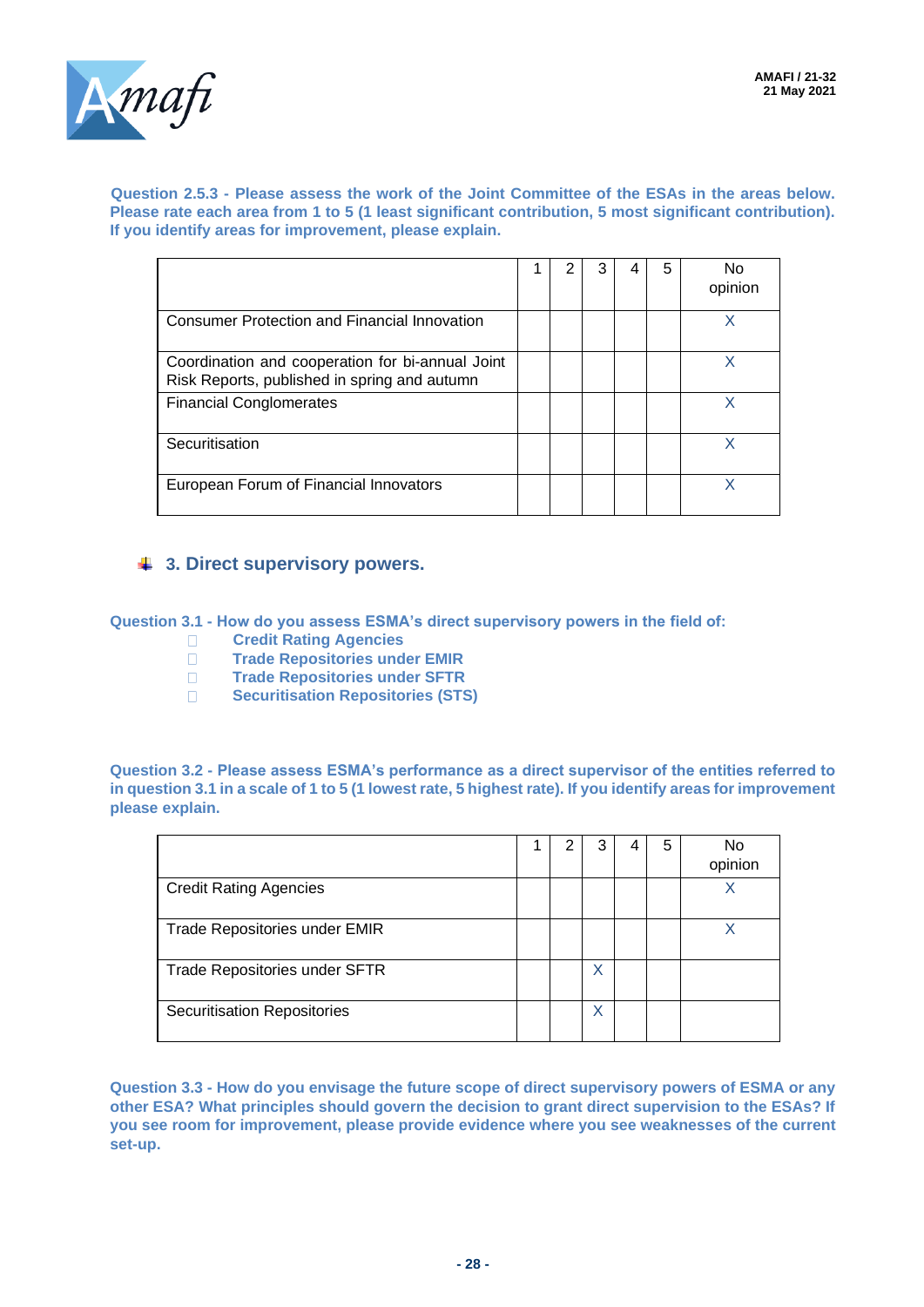

While a lot of efforts has been made to increase supervisory convergence with so far limited results, most AMAFI members consider that once ESMA's governance would have been successfully reformed, further direct supervisory powers should be granted to the Authority. Effective direct supervision by ESMA over entities which have pan European activities (*e.g.* CCPs, TVs, CSDs) is an important factor in achieving the objective of integrated markets in the EU which is central in the CMU context.

This could facilitate the building up of ESMA's expertise in dealing directly with the above proposed entities. It would also be consistent with the pan-European footprint of such entities and would avoid the bias that could affect national supervision, especially as the players of a given category may be prone to concentrate in a given member state. This is all the more important since, as a direct consequence of Brexit, we can already observe the advent of a multipolar financial market ecosystem where, to the exception of Paris and Frankfurt, financial places across Europe are specializing in certain activities.

**Question 3.4 - Have you identified any areas where supervision at EU level should be considered? If your answer is yes, please explain.**

☒ YES  $\Box$  NO

Please refer to the answer given to the previous question.

# **4. The role of the ESAs as regards systemic risk.**

**Question 4.1 - Please assess the aspects described below regarding the role of each ESA as regards systemic risk in a scale of 1 to 5 (1 lowest rate, 5 highest rate). If you identify room for improvement, please specify how this could be addressed.**

|                                                                                                                                                                                             | 1 | 2 | 3 | 5 | No.<br>opinion |
|---------------------------------------------------------------------------------------------------------------------------------------------------------------------------------------------|---|---|---|---|----------------|
| The<br>quality of the analysis of<br>market<br>developments                                                                                                                                 |   |   |   |   | X              |
| The quality of the stress test and transparency<br>exercises that were initiated and coordinated by<br>the ESAs                                                                             |   |   |   |   | X              |
| The interaction between the ESRB and ESAs on<br>the development of a common set of quantitative<br>and qualitative indicators to identify and measure<br>systemic risk                      |   |   |   |   | X              |
| The cooperation within the European System of<br>Financial Supervision (ESFS) to monitor the<br>interconnectedness of the various subsectors of<br>the financial system they are overseeing |   |   |   |   | X              |
| The broader cooperation between the ESRB and<br>the ESAs within the ESFS                                                                                                                    |   |   |   |   | X              |
| The contribution of the ESAs to facilitating the<br>dialogue between micro- and macro-supervisors                                                                                           |   |   |   |   | X              |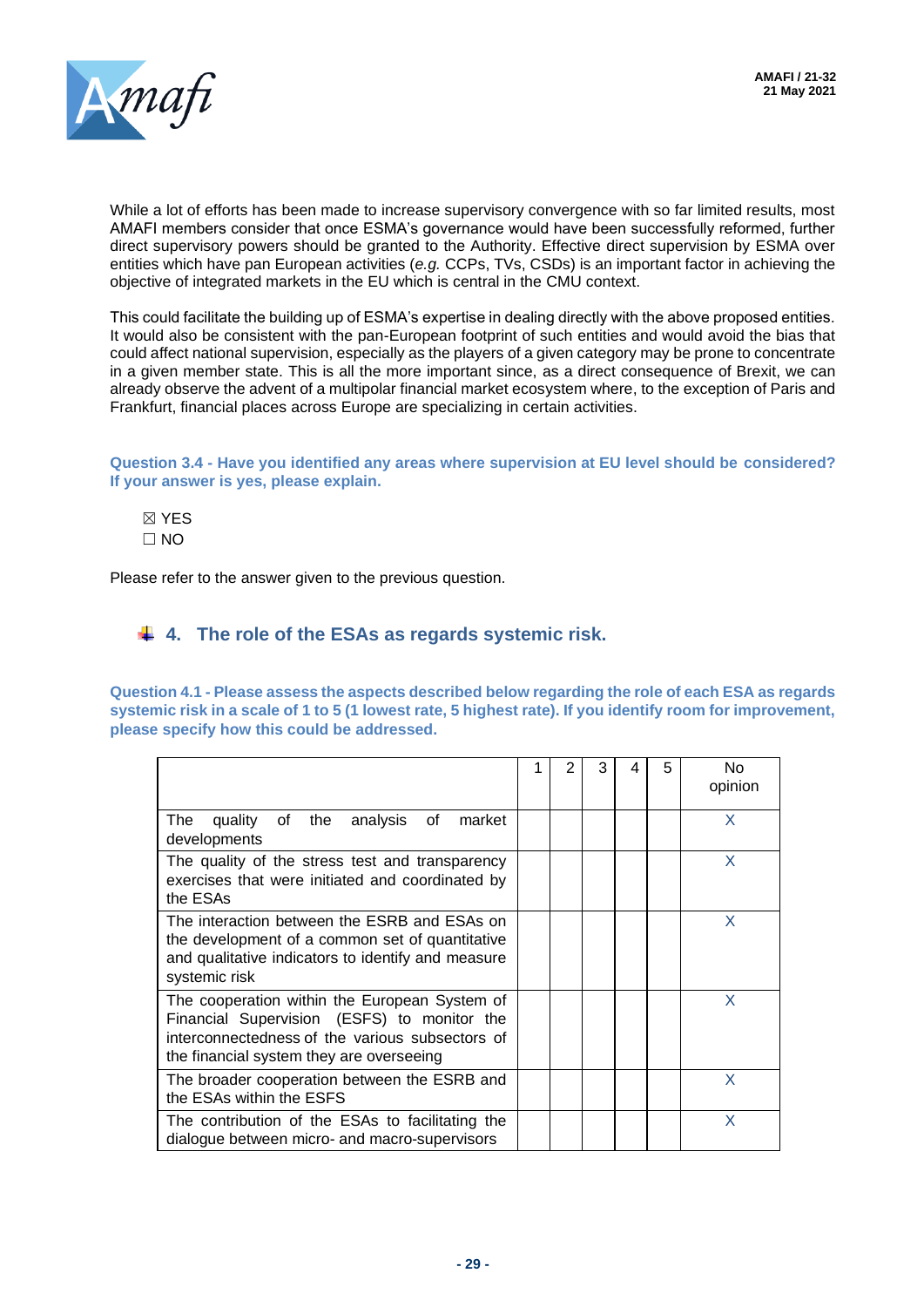

# **B. QUESTIONS ON THE SINGLE RULEBOOK**

## **5. The ESAs work towards achieving a rulebook**

**Question 5.1 - Do you consider that the technical standards and guidelines/recommendations developed by each ESA have contributed sufficiently to further harmonise a core set of standards (the single rulebook)?**

□ YES, If you have identified areas for improvement, please explain

☐ NO, Please give reasons

☐ Other

**Question 5.2 - Do you assess the procedure for the development of draft technical standards as foreseen in the ESAs Regulations effective and efficient in view of the objective to ensure high quality and timely deliverables? Please explain your answer. If you identify areas for improvement, please indicate.**

☐ YES  $\Box$  NO ☐ Other

**Question 5.3 - When several ESAs need to amend joint technical standards (e.g.PRIIPs RTS) and there is a blocking minority at the Board of Supervisors of one of the ESAs, what would you propose as solution to ensure that the amendment process runs smoothly?**

N/A

**Question 5.4 - In particular, are stakeholders sufficiently consulted and any potential impacts sufficiently assessed? Please explain your answer. If you identify areas for improvement, please indicate.**

☐ YES ☒ NO ☐ Other

We believe that not only stakeholders are not sufficiently consulted ahead and during the drafting process for instance and as highlighted previously with regards to Q&As but also that the potential impact especially on the competitiveness of EU actors of revised technical standards is not sufficiently assessed and that it should be done in a more transparent manner. A cost and benefit analysis should be undertaken systematically.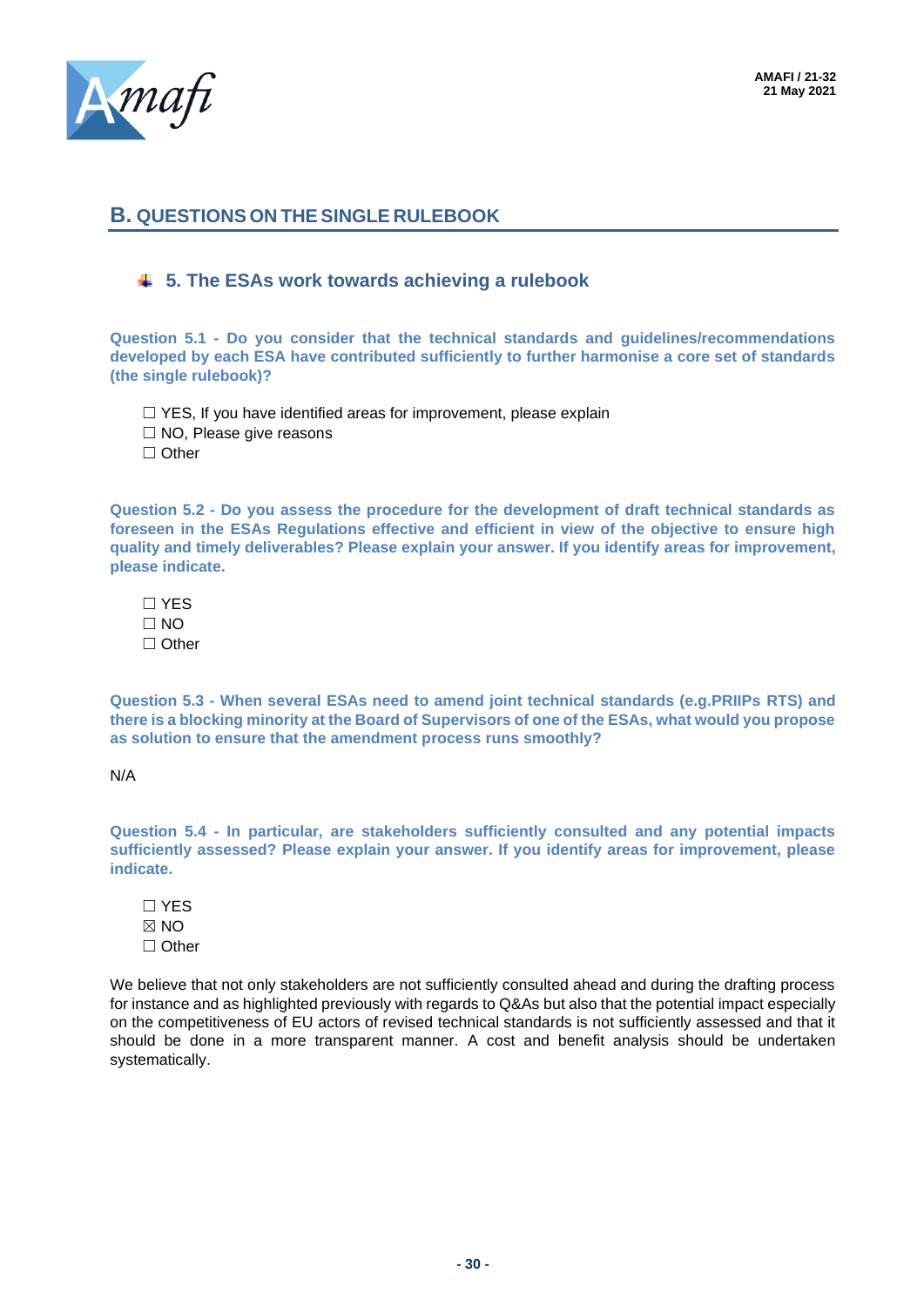

**Question 5.5 - Can you provide examples where guidelines and recommendations issued by the ESAs have particularly contributed to the establishment of consistent, converging, efficient and effective supervisory practices and to ensuring the common, uniform and consistent application of Union law?**

N/A

**Question 5.6 - Would you consider it useful if the ESAs could adopt guidelines in areas that do not fall under the scope of legislation listed in Article 1 (2) of the ESAs founding Regulations and are not necessary to ensure the effective and consistent application of that legislation?**

- □ YES, Please specify which ones
- ☐ NO, Please give reasons

[exclusively for ESMA] If you think of the Wirecard case as an example, how could supervision be improved in the field of auditing and financial reporting?

☐ Including Regulation (EC) No 1606/2002 [IAS Regulation] and Directive 2013/34/EU [Accounting Directive] in Article 1(2) of the ESMA Regulation

- ☐ Other, Please explain
- □ No improvements are needed.

**Question 5.7 - Do you think that the role of ESMA with regard to Directive 2004/109/EC (Transparency Directive) could be strengthened? For example, by including a mandate for ESMA to draft RTS in order to further harmonize enforcement of financial (and non financial) information.**

□ YES, Please specify which ones ☐ NO, Please give reasons

**Question 5.8 - Do you think that Directive 2004/109/EC (Transparency Directive) should require ESMA to annually report on the supervision and enforcement of financial and non-financial information in the EU on the basis of data provided by the national competent authorities regarding their supervisory and enforcement activities? Please explain your answer.**

☐ YES  $\Box$  NO

**Question 5.9 - Do you think that ESMA could have a role with regard to Directive 2006/43/EC (Audit Directive) and Regulation 537/2014/EU (Audit Regulation)?**

☐ YES, Please explain and specify how ☐ NO, Please give reasons

**Question 5.10 - What is your assessment of the work undertaken by each ESA regarding opinions and technical advice?**

N/A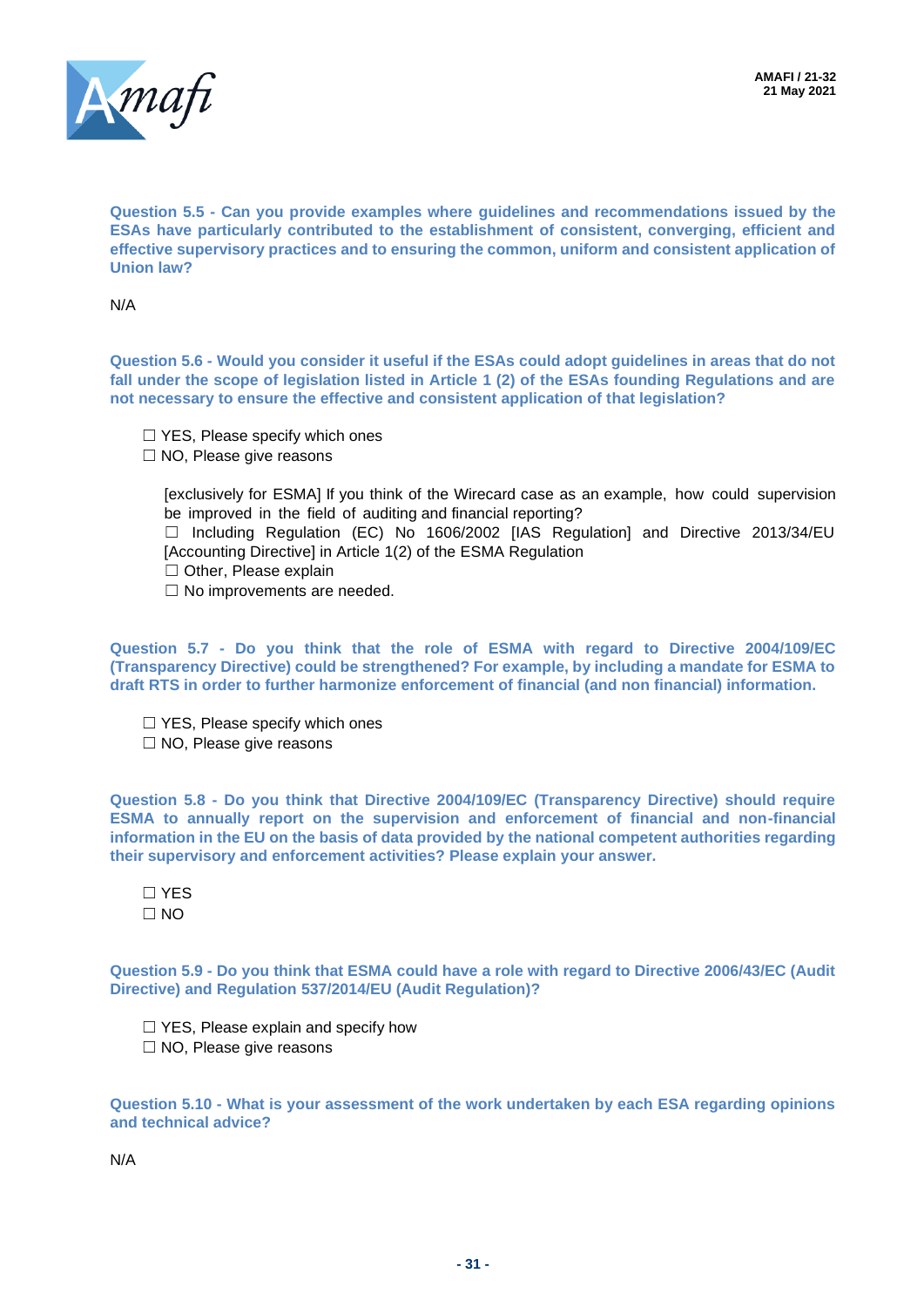

# **6. General questions on the single rulebook**

**Question 6.1 - Which are the areas where you would consider maximum harmonisation desirable or a higher degree of harmonisation than presently (rather than minimum harmonisation)? Please give your reasons for each**

N/A

**Question 6.2 - Which are the areas where you consider that national rules going beyond the minimum requirements of a Directive (known as "gold-plating") are particularly detrimental to a Single Market? Please identify the relevant sectoral legislation, examples of gold plating and give reasons for each.** 

| Sector:                                    | Specific piece of<br>legislation | Example of gold-<br>plating | Please explain |
|--------------------------------------------|----------------------------------|-----------------------------|----------------|
| Banking                                    |                                  |                             |                |
| Insurance                                  |                                  |                             |                |
| Asset management                           |                                  |                             |                |
| Market infrastructure<br>(CCPs, CSDs)      |                                  |                             |                |
| Market organisation<br>(MiFID, MIFIR, MAR) |                                  |                             |                |
| Other                                      |                                  |                             |                |

**Question 6.3 - Do you consider that the single rulebook needs to be further enhanced to reach the uniform application of Union law or rules implementing Union law and efficient convergent supervisory outcomes? Please explain your choice. Where appropriate, please support your response with examples.**

☐ YES ☐ NO

➢ *6.4. Questions regarding the appropriate level of regulation.*

**Question 6.4.1 - In your view, are there circumstances in existing EU legislation where level 1 is too granular, or for other reasons, would rather be preferable to have a mandate for level 2, or guidance at level 3? Please specify the area (and if possible, specific piece of legislation) and explain why (e.g. in order to have appropriate flexibility to adapt the specifics of the regulation in case of change of circumstances)?**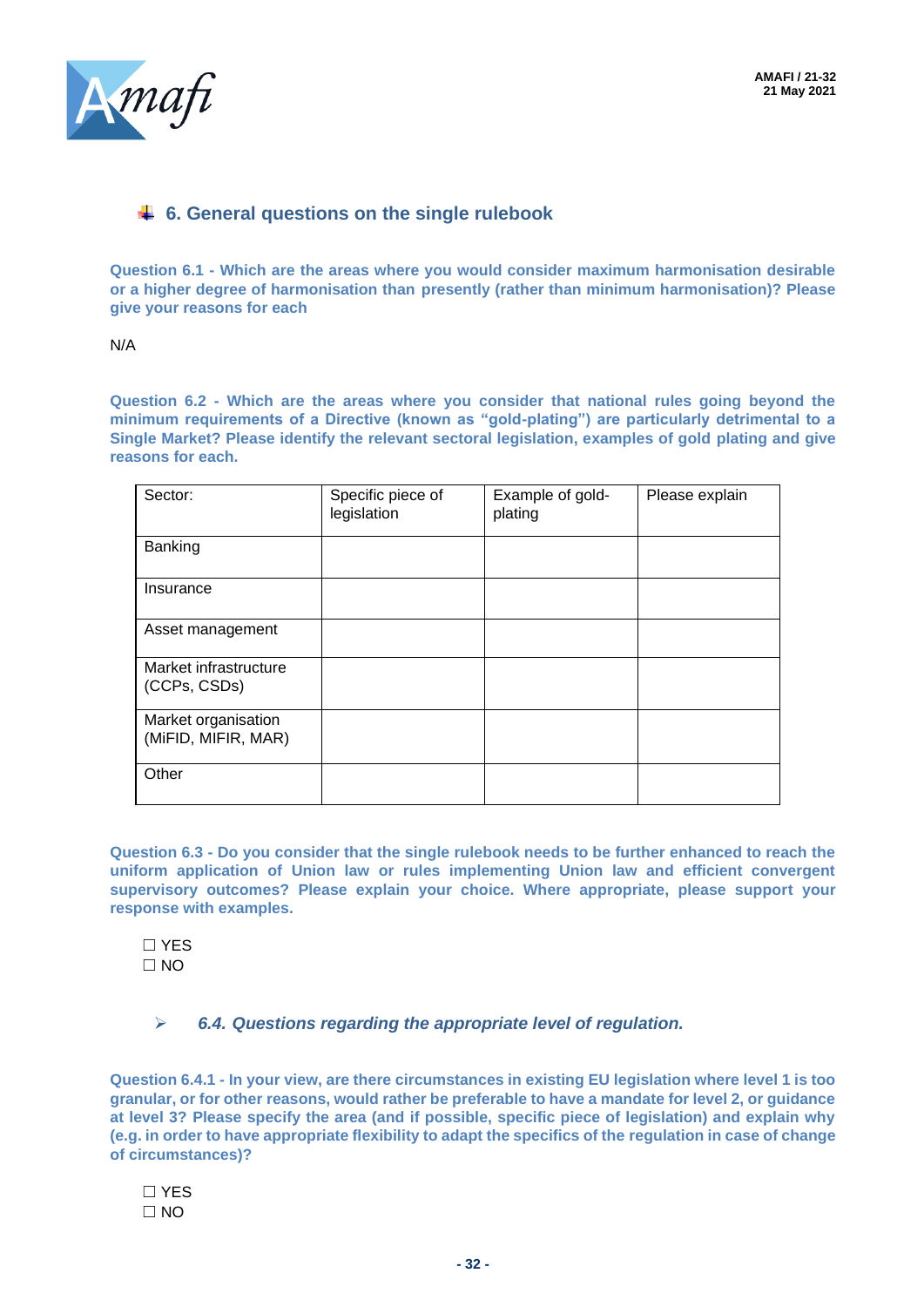



**Question 6.4.2 - On the other hand, in your view, could reducing divergences in rules at level 1 (legislation agreed by the co-legislators), as well as rules regarding delegated acts (regulatory technical standards) or implementation at level 2, (implementing acts and implementing technical standards) and/or level 3 ('comply or explain guidance' by ESAs) further enhance the single rulebook?**

☐ YES  $\Box$  NO

**Question 6.4.3 - Which of the three levels and/or a combination thereof are more effective in building the single rulebook? (multiple choices allowed)**

#### N/A

**Question 6.5 - Generally speaking, which level of regulation should be enhanced/tightened in order to ensure uniform application of the single rulebook? (multiple choices allowed). Please explain and substantiate with examples, where possible.**

- $\Box$  Level 1 (legislation agreed by the co-legislators)
- $\Box$  Level 2 (e.g. delegated acts and technical standards)
- $\Box$  Level 3 ('comply or explain guidance' by ESAs)

**Question 6.6 - In your view, what, if anything and considering legal limitations, should be improved in terms of determining application dates and sequencing of level 1, level 2 and level 3? Please explain**

#### N/A

**Question 6.7 - Please indicate whether the following factors should be considered when deciding on the need for further harmonisation in rules (attribute1 to 5 to each factor, 1 being the least important and 5 being the most important):**

|                                                                                                                                    |  | 3 | 5 | N٥<br>opinion |
|------------------------------------------------------------------------------------------------------------------------------------|--|---|---|---------------|
| Strong interlinkages with areas of law which<br>remain non-harmonised (e.g. CRIM-MAD and<br>national criminal law)                 |  |   |   |               |
| Broad discretion left to national authorities and<br>frequent use of that discretion by these<br>national authorities              |  |   |   |               |
| High level of gold plating by national rules                                                                                       |  |   |   |               |
| High degree to which supervision of the same<br>type of actors and/or activities render divergent<br>outcomes across Member States |  |   |   |               |
| All of the above                                                                                                                   |  |   |   |               |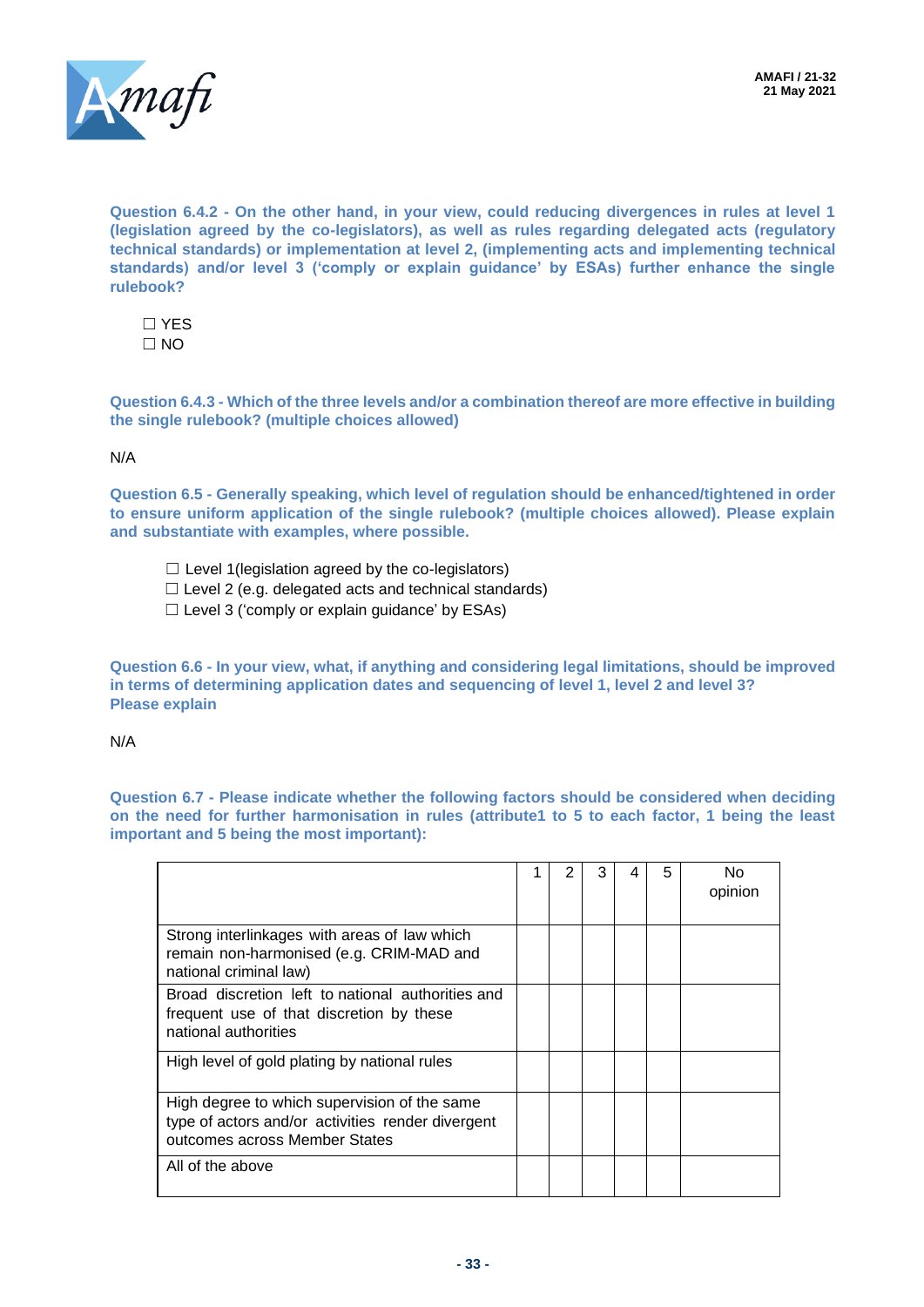

| None of the above                                                    |  |  |  |
|----------------------------------------------------------------------|--|--|--|
| Other aspects, if so which ones. Please provide<br>concrete examples |  |  |  |

**Question 6.8- As part of the Commission's work on enhancing the single rulebook under the Capital Markets Union project, do you consider that certain EU legislative acts (level 1) should, in the course of a review, become more detailed and contain a higher degree of harmonisation? Would any of those legal frameworks currently contained in Directives, or any part therein, benefit from being directly applicable in Member States instead of requiring national transposition?**

#### □ YES, Please specify which one

| Sector:                                    | Specific piece of<br>legislation | Example | Please explain |
|--------------------------------------------|----------------------------------|---------|----------------|
| Banking                                    |                                  |         |                |
| Insurance                                  |                                  |         |                |
| Asset management                           |                                  |         |                |
| Market Infrastructure<br>(CCPs, CSDs)      |                                  |         |                |
| Market organisation<br>(MiFID, MIFIR, MAR) |                                  |         |                |
| Other                                      |                                  |         |                |

 $\Box$  NO, Please specify which Directives you have in mind and explain your answers

| Sector:                                    | Specific piece of<br>legislation | Example | Please<br>explain |
|--------------------------------------------|----------------------------------|---------|-------------------|
| Banking                                    |                                  |         |                   |
| Insurance                                  |                                  |         |                   |
| Asset management                           |                                  |         |                   |
| Market Infrastructure<br>(CCPs, CSDs)      |                                  |         |                   |
| Market organisation<br>(MiFID, MIFIR, MAR) |                                  |         |                   |
| Other                                      |                                  |         |                   |